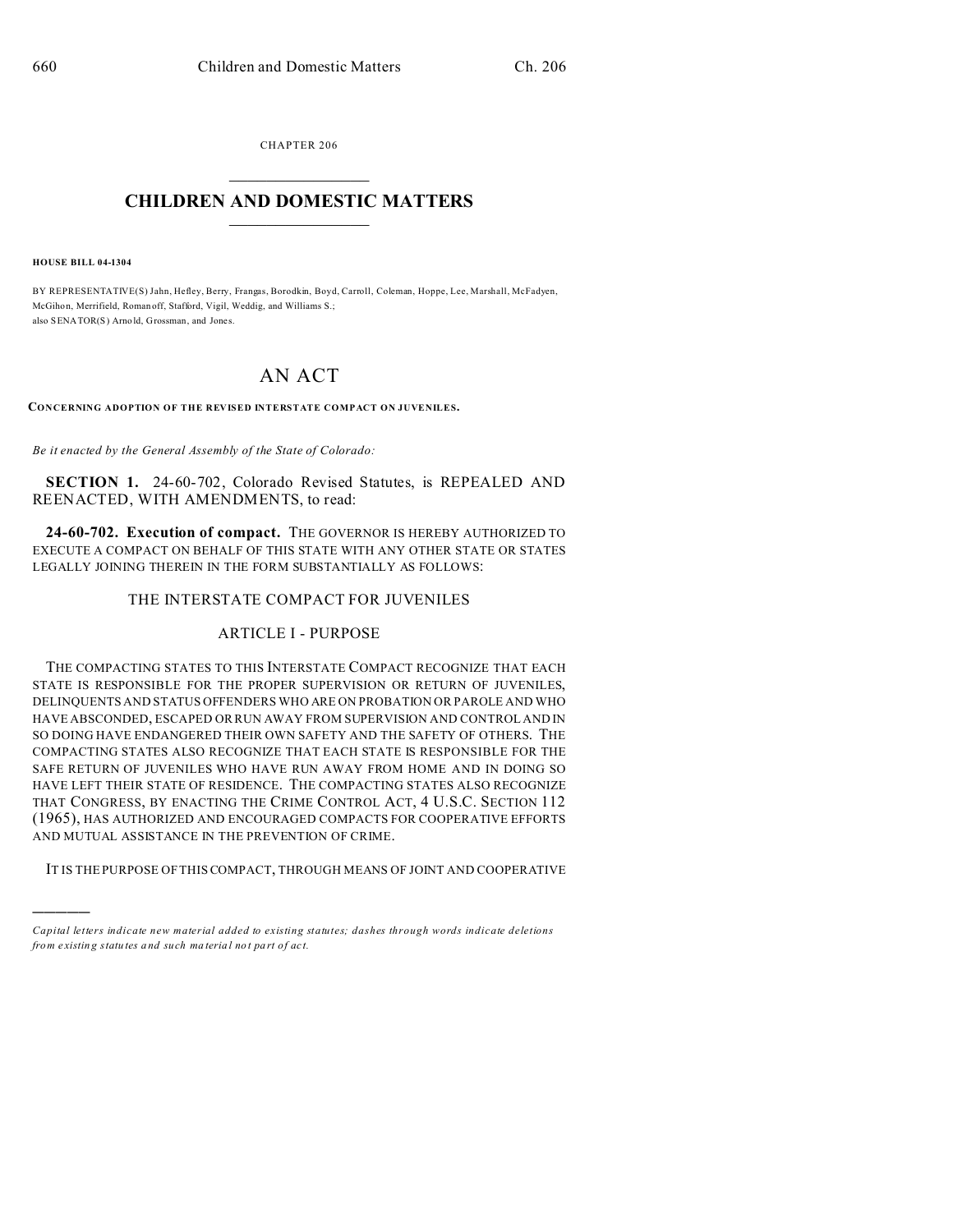ACTION AMONG THE COMPACTING STATES TO: (A) ENSURE THAT THE ADJUDICATED JUVENILES AND STATUS OFFENDERS SUBJECT TO THIS COMPACT ARE PROVIDED ADEQUATE SUPERVISION AND SERVICES IN THE RECEIVING STATE AS ORDERED BY THE ADJUDICATING JUDGE OR PAROLE AUTHORITY IN THE SENDING STATE; (B) ENSURE THAT THE PUBLIC SAFETY INTERESTS OF THE CITIZENS, INCLUDING THE VICTIMS OF JUVENILE OFFENDERS, IN BOTH THE SENDING AND RECEIVING STATES ARE ADEQUATELYPROTECTED;(C) RETURN JUVENILES WHO HAVE RUN AWAY, ABSCONDED OR ESCAPED FROM SUPERVISION OR CONTROL OR HAVE BEEN ACCUSED OF AN OFFENSE TO THE STATE REQUESTING THEIR RETURN; (D) MAKE CONTRACTS FOR THE COOPERATIVE INSTITUTIONALIZATION IN PUBLIC FACILITIES IN MEMBER STATES FOR DELINQUENT YOUTH NEEDING SPECIAL SERVICES; (E) PROVIDE FOR THE EFFECTIVE TRACKING AND SUPERVISION OF JUVENILES; (F) EQUITABLY ALLOCATE THE COSTS, BENEFITS AND OBLIGATIONS OF THE COMPACTING STATES; (G) ESTABLISH PROCEDURES TO MANAGE THE MOVEMENT BETWEEN STATES OF JUVENILE OFFENDERS RELEASED TO THE COMMUNITY UNDER THE JURISDICTION OF COURTS, JUVENILE DEPARTMENTS, OR ANY OTHER CRIMINAL OR JUVENILE JUSTICE AGENCY WHICH HAS JURISDICTION OVER JUVENILE OFFENDERS; (H) INSURE IMMEDIATE NOTICE TO JURISDICTIONS WHERE DEFINED OFFENDERS ARE AUTHORIZED TO TRAVEL OR TO RELOCATE ACROSS STATE LINES; (I) ESTABLISH PROCEDURES TO RESOLVE PENDING CHARGES (DETAINERS) AGAINST JUVENILE OFFENDERS PRIOR TO TRANSFER OR RELEASE TO THE COMMUNITY UNDER THE TERMS OF THIS COMPACT; (J) ESTABLISH A SYSTEM OF UNIFORM DATA COLLECTION ON INFORMATION PERTAINING TO JUVENILES SUBJECT TO THIS COMPACT THAT ALLOWS ACCESS BY AUTHORIZED JUVENILE JUSTICE AND CRIMINAL JUSTICE OFFICIALS, AND REGULAR REPORTING OF COMPACTACTIVITIES TO HEADS OFSTATEEXECUTIVE, JUDICIAL, AND LEGISLATIVE BRANCHES AND JUVENILE AND CRIMINAL JUSTICE ADMINISTRATORS; (K) MONITOR COMPLIANCE WITH RULES GOVERNING INTERSTATE MOVEMENT OF JUVENILES AND INITIATE INTERVENTIONS TO ADDRESS AND CORRECT NONCOMPLIANCE; (L) COORDINATE TRAINING AND EDUCATION REGARDING THE REGULATION OF INTERSTATE MOVEMENT OF JUVENILES FOR OFFICIALS INVOLVED IN SUCH ACTIVITY; AND (M) COORDINATE THE IMPLEMENTATION AND OPERATION OFTHE COMPACT WITH THE INTERSTATE COMPACT FOR THE PLACEMENT OF CHILDREN, THE INTERSTATE COMPACT FOR ADULT OFFENDER SUPERVISION ANDOTHERCOMPACTS AFFECTING JUVENILES PARTICULARLY IN THOSE CASES WHERE CONCURRENT OR OVERLAPPING SUPERVISION ISSUES ARISE. IT IS THE POLICY OF THE COMPACTING STATES THAT THE ACTIVITIES CONDUCTED BY THE INTERSTATE COMMISSION CREATED HEREIN ARE THE FORMATION OF PUBLIC POLICIES AND THEREFORE ARE PUBLIC BUSINESS. FURTHERMORE, THE COMPACTING STATES SHALL COOPERATE AND OBSERVE THEIR INDIVIDUAL AND COLLECTIVE DUTIES AND RESPONSIBILITIES FOR THE PROMPT RETURN AND ACCEPTANCE OF JUVENILES SUBJECT TO THE PROVISIONS OF THIS COMPACT. THE PROVISIONS OF THIS COMPACT SHALL BE REASONABLY AND LIBERALLY CONSTRUED TO ACCOMPLISH THE PURPOSES AND POLICIES OF THE COMPACT.

#### ARTICLE II - DEFINITIONS

AS USED IN THIS COMPACT, UNLESS THE CONTEXT CLEARLY REQUIRES A DIFFERENT CONSTRUCTION:

A. "BY-LAWS" MEANS: THOSE BY-LAWS ESTABLISHED BY THE INTERSTATE COMMISSION FOR ITS GOVERNANCE, OR FOR DIRECTING OR CONTROLLING ITSACTIONS OR CONDUCT.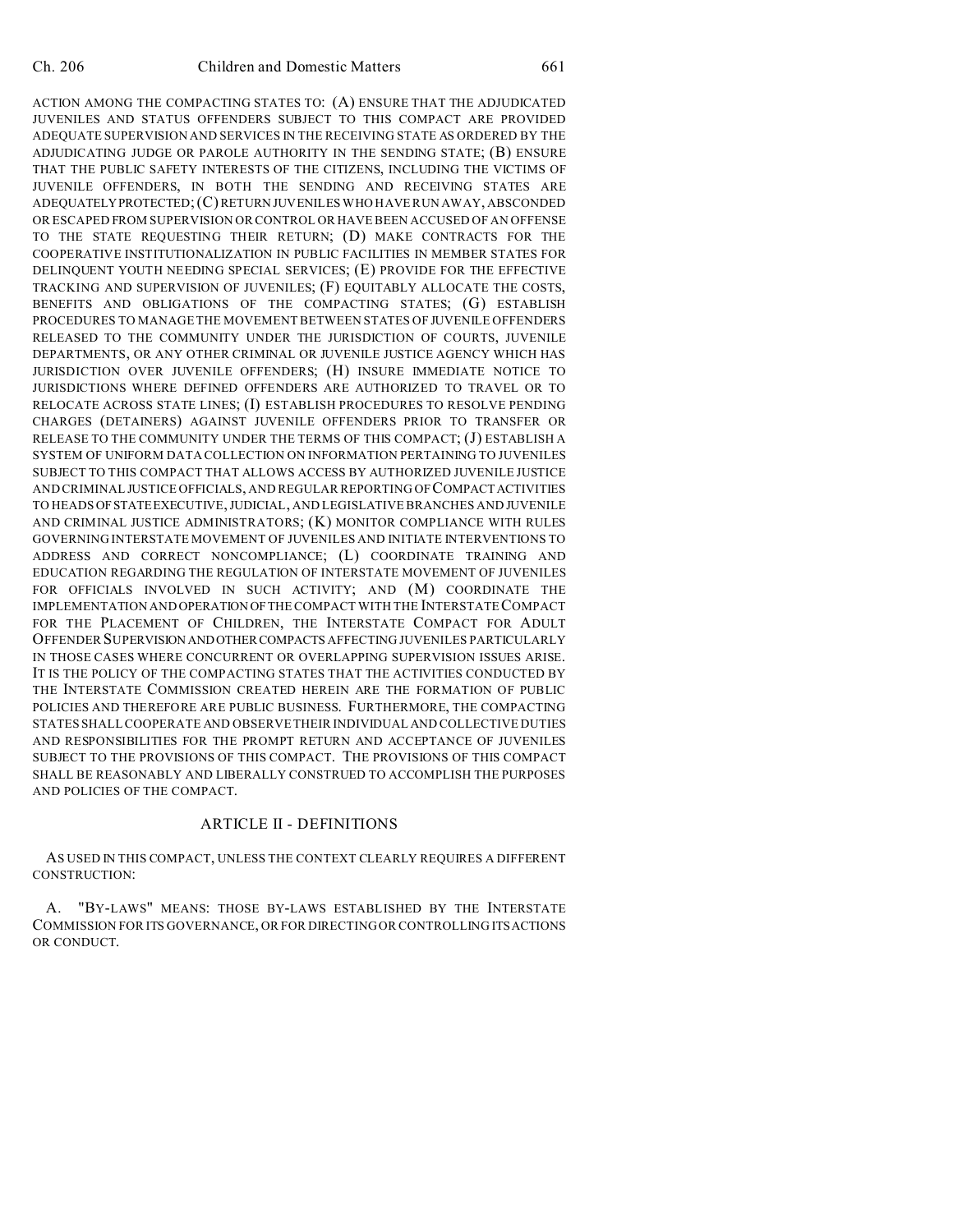B. "COMPACT ADMINISTRATOR" MEANS: THE INDIVIDUAL IN EACH COMPACTING STATE APPOINTED PURSUANT TO THE TERMS OF THIS COMPACT, RESPONSIBLE FOR THE ADMINISTRATION AND MANAGEMENT OF THE STATE'S SUPERVISION AND TRANSFER OF JUVENILES SUBJECT TO THE TERMS OF THIS COMPACT, THE RULES ADOPTED BY THE INTERSTATE COMMISSION AND POLICIES ADOPTED BY THE STATE COUNCIL UNDER THIS COMPACT.

C. "COMPACTING STATE" MEANS: ANY STATE WHICH HAS ENACTED THE ENABLING LEGISLATION FOR THIS COMPACT.

D. "COMMISSIONER" MEANS: THE VOTING REPRESENTATIVE OF EACH COMPACTING STATE APPOINTED PURSUANT TO ARTICLE III OF THIS COMPACT.

E. "COURT" MEANS: ANY COURT HAVING JURISDICTION OVER DELINQUENT, NEGLECTED, OR DEPENDENT CHILDREN.

F. "DEPUTY COMPACT ADMINISTRATOR" MEANS: THE INDIVIDUAL, IF ANY, IN EACH COMPACTING STATE APPOINTED TO ACT ON BEHALF OF A COMPACT ADMINISTRATOR PURSUANT TO THE TERMS OF THIS COMPACT RESPONSIBLE FOR THE ADMINISTRATION AND MANAGEMENT OF THE STATE'S SUPERVISION AND TRANSFER OF JUVENILES SUBJECT TO THE TERMS OF THIS COMPACT, THE RULES ADOPTED BY THE INTERSTATE COMMISSION AND POLICIES ADOPTED BY THE STATE COUNCIL UNDER THIS COMPACT.

G. "INTERSTATE COMMISSION" MEANS: THE INTERSTATE COMMISSION FOR JUVENILES CREATED BY ARTICLE III OF THIS COMPACT.

H. "JUVENILE" MEANS: ANY PERSON DEFINED AS A JUVENILE IN ANY MEMBER STATE OR BY THE RULES OF THE INTERSTATE COMMISSION, INCLUDING:

(1) ACCUSED DELINQUENT – A PERSON CHARGED WITH AN OFFENSE THAT, IF COMMITTED BY AN ADULT, WOULD BE A CRIMINAL OFFENSE;

(2) ADJUDICATED DELINQUENT – A PERSON FOUND TO HAVE COMMITTED AN OFFENSE THAT, IF COMMITTED BY AN ADULT, WOULD BE A CRIMINAL OFFENSE;

(3) ACCUSED STATUS OFFENDER – A PERSON CHARGED WITH AN OFFENSE THAT WOULD NOT BE A CRIMINAL OFFENSE IF COMMITTED BY AN ADULT;

(4) ADJUDICATED STATUS OFFENDER - A PERSON FOUND TO HAVE COMMITTED AN OFFENSE THAT WOULD NOT BE A CRIMINAL OFFENSE IF COMMITTED BY AN ADULT; AND

(5) NON-OFFENDER – A PERSON IN NEED OF SUPERVISION WHO HAS NOT BEEN ACCUSED OR ADJUDICATED A STATUS OFFENDER OR DELINQUENT.

I. "NON-COMPACTING STATE" MEANS: ANY STATE WHICH HAS NOT ENACTED THE ENABLING LEGISLATION FOR THIS COMPACT.

J. "PROBATION OR PAROLE" MEANS: ANY KIND OF SUPERVISION OR CONDITIONAL RELEASE OF JUVENILES AUTHORIZED UNDER THE LAWS OF THE COMPACTING STATES.

K. "RULE" MEANS: A WRITTEN STATEMENT BY THE INTERSTATE COMMISSION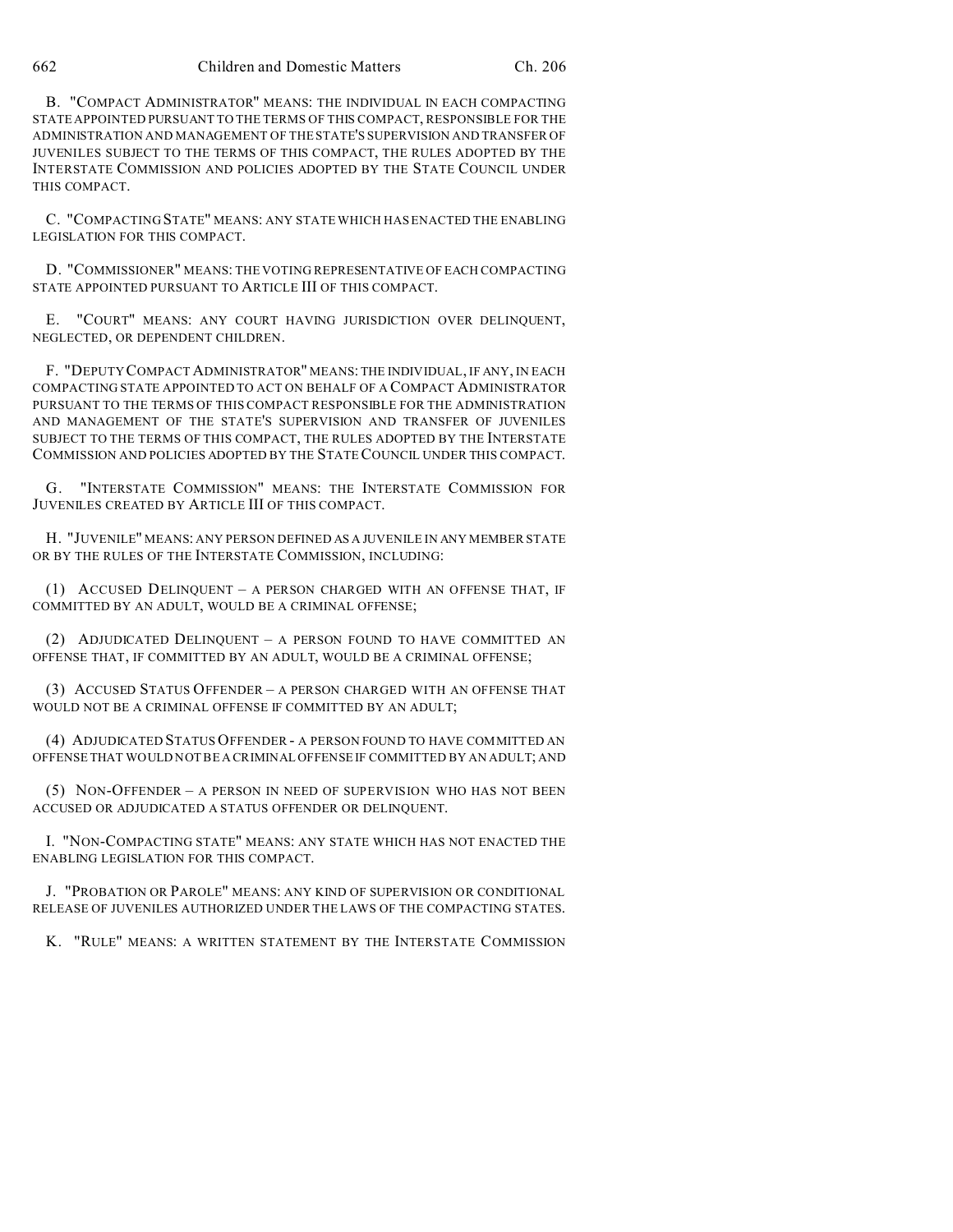PROMULGATED PURSUANT TO ARTICLE VI OF THIS COMPACT THAT IS OF GENERAL APPLICABILITY, IMPLEMENTS, INTERPRETS OR PRESCRIBES A POLICY OR PROVISION OF THE COMPACT, OR AN ORGANIZATIONAL, PROCEDURAL, OR PRACTICE REQUIREMENT OF THE COMMISSION, AND HAS THE FORCE AND EFFECT OF STATUTORY LAW IN A COMPACTING STATE, AND INCLUDES THE AMENDMENT, REPEAL, OR SUSPENSION OF AN EXISTING RULE.

L. "STATE" MEANS: A STATE OF THE UNITED STATES, THE DISTRICT OF COLUMBIA (OR ITS DESIGNEE), THE COMMONWEALTH OF PUERTO RICO, THE U.S. VIRGIN ISLANDS, GUAM, AMERICAN SAMOA, AND THE NORTHERN MARIANAS ISLANDS.

#### ARTICLE III - INTERSTATE COMMISSION FOR **IUVENILES**

A. THE COMPACTING STATES HEREBY CREATE THE "INTERSTATE COMMISSION FOR JUVENILES." THE COMMISSION SHALL BE A BODY CORPORATE AND JOINT AGENCY OF THE COMPACTING STATES. THE COMMISSION SHALL HAVE ALL THE RESPONSIBILITIES, POWERS AND DUTIES SET FORTH HEREIN, AND SUCH ADDITIONAL POWERS AS MAY BE CONFERRED UPON IT BY SUBSEQUENT ACTION OF THE RESPECTIVE LEGISLATURES OF THE COMPACTING STATES IN ACCORDANCE WITH THE TERMS OF THIS COMPACT.

B. THE INTERSTATE COMMISSION SHALL CONSIST OF COMMISSIONERS APPOINTED BY THE APPROPRIATE APPOINTING AUTHORITY IN EACH STATE PURSUANT TO THE RULES AND REQUIREMENTS OF EACH COMPACTING STATE AND IN CONSULTATION WITH THE STATECOUNCIL FOR INTERSTATE JUVENILESUPERVISION CREATED HEREUNDER. THE COMMISSIONER SHALL BE THE COMPACT ADMINISTRATOR, DEPUTY COMPACT ADMINISTRATOR OR DESIGNEE FROM THAT STATE WHO SHALL SERVE ON THE INTERSTATE COMMISSION IN SUCH CAPACITY UNDER OR PURSUANT TO THE APPLICABLE LAW OF THE COMPACTING STATE.

C. IN ADDITION TO THE COMMISSIONERS WHO ARE THE VOTING REPRESENTATIVES OFEACH STATE, THE INTERSTATE COMMISSION SHALL INCLUDE INDIVIDUALS WHO ARE NOTCOMMISSIONERS, BUT WHO ARE MEMBERS OF INTERESTED ORGANIZATIONS. SUCH NON-COMMISSIONER MEMBERS MUST INCLUDE A MEMBER OF THE NATIONAL ORGANIZATIONS OF GOVERNORS, LEGISLATORS, STATE CHIEF JUSTICES, ATTORNEYS GENERAL, INTERSTATE COMPACT FOR ADULT OFFENDER SUPERVISION, INTERSTATE COMPACT FOR THE PLACEMENT OF CHILDREN, JUVENILE JUSTICE AND JUVENILE CORRECTIONS OFFICIALS, AND CRIME VICTIMS. ALL NON-COMMISSIONER MEMBERS OF THE INTERSTATE COMMISSION SHALL BE EX-OFFICIO (NON-VOTING) MEMBERS. THE INTERSTATE COMMISSION MAY PROVIDE IN ITS BY-LAWS FOR SUCH ADDITIONAL EX-OFFICIO (NON-VOTING) MEMBERS, INCLUDING MEMBERS OF OTHER NATIONAL ORGANIZATIONS, IN SUCH NUMBERS AS SHALL BE DETERMINED BY THE COMMISSION.

D. EACH COMPACTING STATE REPRESENTED AT ANY MEETING OF THE COMMISSION IS ENTITLED TO ONE VOTE. A MAJORITY OF THE COMPACTING STATES SHALL CONSTITUTE A QUORUM FOR THE TRANSACTION OF BUSINESS, UNLESS A LARGER QUORUM IS REQUIRED BY THE BY-LAWS OF THE INTERSTATE COMMISSION.

E. THE COMMISSION SHALL MEET AT LEAST ONCE EACH CALENDAR YEAR. THE CHAIRPERSON MAY CALL ADDITIONAL MEETINGS AND, UPON THE REQUEST OF A SIMPLE MAJORITY OF THE COMPACTING STATES, SHALL CALL ADDITIONAL MEETINGS.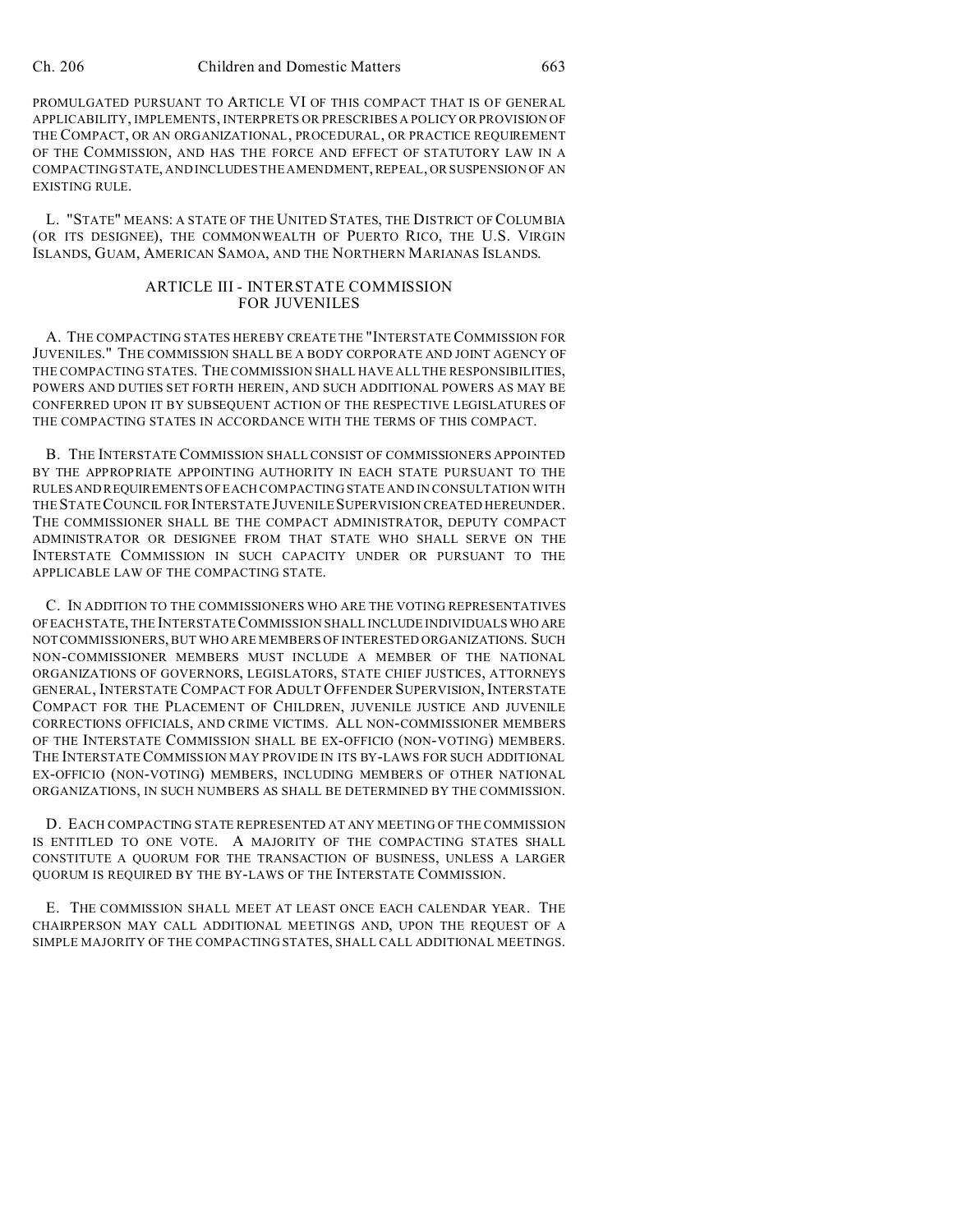PUBLIC NOTICE SHALL BE GIVEN OF ALL MEETINGS AND MEETINGS SHALL BE OPEN TO THE PUBLIC.

F. THE INTERSTATE COMMISSION SHALL ESTABLISH AN EXECUTIVE COMMITTEE, WHICH SHALL INCLUDE COMMISSION OFFICERS, MEMBERS, AND OTHERS AS DETERMINED BY THE BY-LAWS. THE EXECUTIVE COMMITTEE SHALL HAVE THE POWER TO ACT ON BEHALF OF THE INTERSTATE COMMISSION DURING PERIODS WHEN THE INTERSTATE COMMISSION IS NOT IN SESSION, WITH THE EXCEPTION OF RULEMAKING AND/OR AMENDMENT TO THE COMPACT. THE EXECUTIVE COMMITTEE SHALL OVERSEE THE DAY-TO-DAY ACTIVITIES OF THE ADMINISTRATION OFTHECOMPACT MANAGED BY AN EXECUTIVE DIRECTOR AND INTERSTATE COMMISSION STAFF; ADMINISTERS ENFORCEMENT AND COMPLIANCE WITH THE PROVISIONS OF THE COMPACT, ITS BY-LAWS AND RULES, AND PERFORMS SUCH OTHER DUTIES AS DIRECTED BY THE INTERSTATE COMMISSION OR SET FORTH IN THE BY-LAWS.

G. EACH MEMBER OF THE INTERSTATE COMMISSION SHALL HAVE THE RIGHT AND POWER TO CAST A VOTE TO WHICH THAT COMPACTING STATE IS ENTITLED AND TO PARTICIPATE IN THE BUSINESS AND AFFAIRS OF THE INTERSTATE COMMISSION. A MEMBER SHALL VOTE IN PERSON AND SHALL NOT DELEGATE A VOTE TO ANOTHER COMPACTING STATE. HOWEVER, A COMMISSIONER, IN CONSULTATION WITH THE STATE COUNCIL, SHALL APPOINT ANOTHER AUTHORIZED REPRESENTATIVE, IN THE ABSENCE OF THE COMMISSIONER FROM THAT STATE, TO CAST A VOTE ON BEHALF OF THE COMPACTING STATE AT A SPECIFIED MEETING. THE BY-LAWS MAY PROVIDE FOR MEMBERS' PARTICIPATION IN MEETINGS BY TELEPHONE OR OTHER MEANS OF TELECOMMUNICATION OR ELECTRONIC COMMUNICATION.

H. THE INTERSTATE COMMISSION'S BY-LAWS SHALL ESTABLISH CONDITIONS AND PROCEDURES UNDER WHICH THE INTERSTATE COMMISSION SHALL MAKE ITS INFORMATION AND OFFICIAL RECORDS AVAILABLE TO THE PUBLIC FOR INSPECTION OR COPYING. THE INTERSTATE COMMISSION MAY EXEMPT FROM DISCLOSURE ANY INFORMATION OR OFFICIAL RECORDS TO THE EXTENT THEY WOULD ADVERSELY AFFECT PERSONAL PRIVACY RIGHTS OR PROPRIETARY INTERESTS.

I. PUBLIC NOTICE SHALL BE GIVEN OF ALL MEETINGS AND ALL MEETINGS SHALL BE OPEN TO THE PUBLIC, EXCEPT AS SET FORTH IN THE RULES OR AS OTHERWISE PROVIDED IN THE COMPACT. THE INTERSTATE COMMISSION AND ANY OF ITS COMMITTEES MAY CLOSE A MEETING TO THE PUBLIC WHERE IT DETERMINES BY TWO-THIRDS VOTE THAT AN OPEN MEETING WOULD BE LIKELY TO:

1. RELATE SOLELY TO THE INTERSTATE COMMISSION'S INTERNAL PERSONNEL PRACTICES AND PROCEDURES;

2. DISCLOSE MATTERS SPECIFICALLY EXEMPTED FROM DISCLOSURE BY STATUTE;

3. DISCLOSE TRADE SECRETS OR COMMERCIAL OR FINANCIAL INFORMATION WHICH IS PRIVILEGED OR CONFIDENTIAL;

4. INVOLVE ACCUSING ANY PERSON OF A CRIME, OR FORMALLY CENSURING ANY PERSON;

5. DISCLOSE INFORMATION OF A PERSONAL NATURE WHERE DISCLOSURE WOULD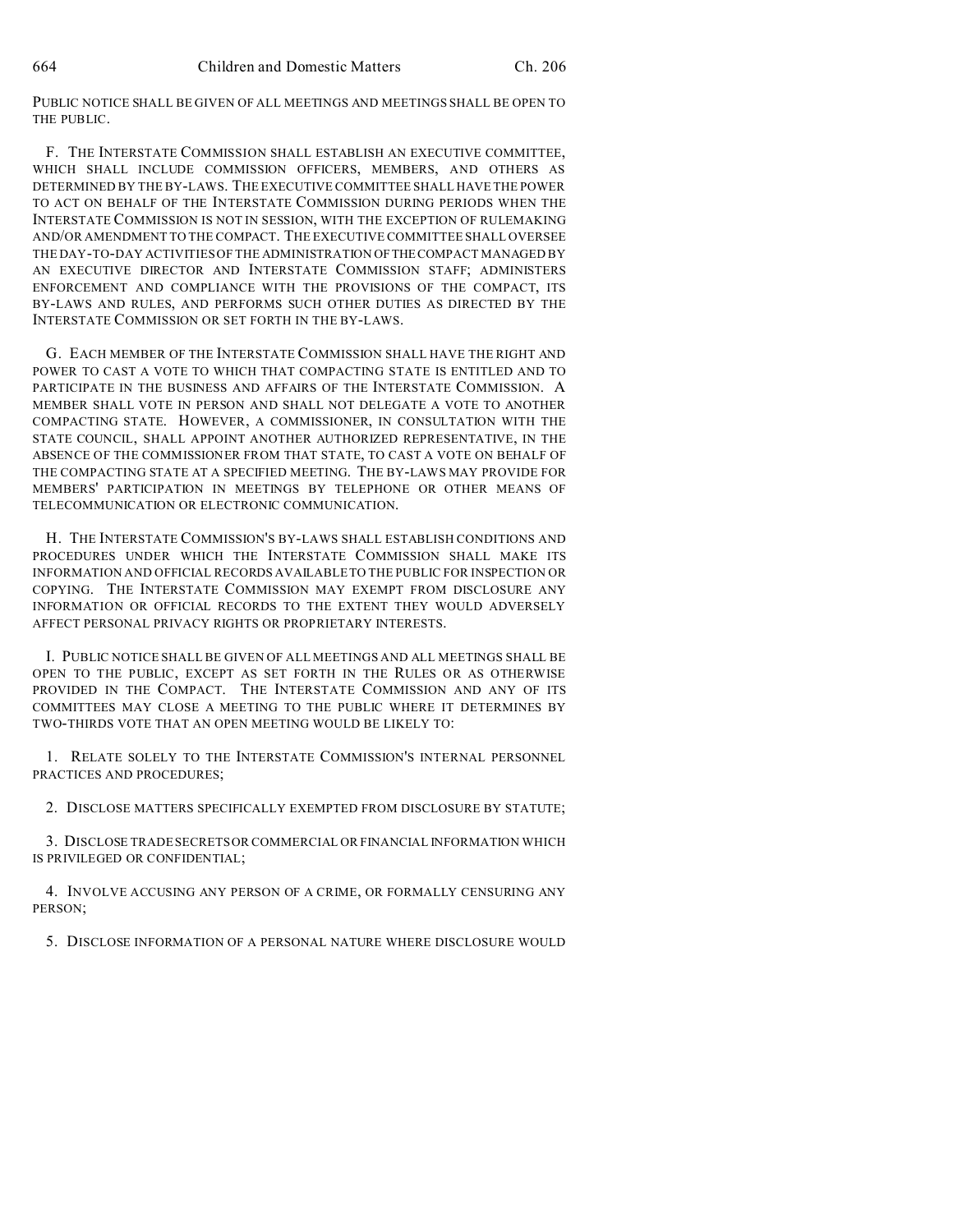CONSTITUTE A CLEARLY UNWARRANTED INVASION OF PERSONAL PRIVACY;

6. DISCLOSE INVESTIGATIVE RECORDS COMPILED FOR LAW ENFORCEMENT PURPOSES;

7. DISCLOSE INFORMATION CONTAINED IN OR RELATED TO EXAMINATION, OPERATING OR CONDITION REPORTS PREPARED BY, OR ON BEHALF OF OR FOR THE USE OF, THE INTERSTATE COMMISSION WITH RESPECT TO A REGULATED PERSON OR ENTITY FOR THE PURPOSE OF REGULATION OR SUPERVISION OF SUCH PERSON OR ENTITY;

8. DISCLOSE INFORMATION, THE PREMATURE DISCLOSURE OF WHICH WOULD SIGNIFICANTLY ENDANGER THE STABILITY OF A REGULATED PERSON OR ENTITY; OR

9. SPECIFICALLY RELATE TO THE INTERSTATE COMMISSION'S ISSUANCE OF A SUBPOENA, OR ITS PARTICIPATION IN A CIVIL ACTION OR OTHER LEGAL PROCEEDING.

J. FOR EVERY MEETING CLOSED PURSUANT TO THIS PROVISION, THE INTERSTATE COMMISSION'S LEGAL COUNSEL SHALL PUBLICLY CERTIFY THAT, IN THE LEGAL COUNSEL'S OPINION, THE MEETING MAY BE CLOSED TO THE PUBLIC, AND SHALL REFERENCE EACH RELEVANT EXEMPTIVE PROVISION. THE INTERSTATE COMMISSION SHALL KEEP MINUTES WHICH SHALL FULLY AND CLEARLY DESCRIBE ALL MATTERS DISCUSSED IN ANY MEETING AND SHALL PROVIDE A FULL AND ACCURATE SUMMARY OF ANY ACTIONS TAKEN, AND THE REASONS THEREFORE, INCLUDING A DESCRIPTION OF EACH OF THE VIEWS EXPRESSED ON ANY ITEM AND THE RECORD OF ANY ROLL CALL VOTE (REFLECTED IN THE VOTE OF EACH MEMBER ON THE QUESTION). ALL DOCUMENTS CONSIDERED IN CONNECTION WITH ANY ACTION SHALL BE IDENTIFIED IN SUCH MINUTES.

K. THE INTERSTATE COMMISSION SHALL COLLECT STANDARDIZED DATA CONCERNING THE INTERSTATE MOVEMENT OF JUVENILES AS DIRECTED THROUGH ITS RULES WHICH SHALL SPECIFY THE DATA TO BE COLLECTED, THE MEANS OF COLLECTION AND DATA EXCHANGE AND REPORTING REQUIREMENTS. SUCH METHODS OF DATA COLLECTION, EXCHANGE AND REPORTING SHALL INSOFAR AS ISREASONABLY POSSIBLECONFORM TO UP-TO-DATE TECHNOLOGY AND COORDINATE ITSINFORMATION FUNCTIONS WITH THE APPROPRIATE REPOSITORY OF RECORDS.

### ARTICLE IV - POWERS AND DUTIES OF THE INTERSTATE COMMISSION

THE COMMISSION SHALL HAVE THE FOLLOWING POWERS AND DUTIES:

1. TO PROVIDE FOR DISPUTE RESOLUTION AMONG COMPACTING STATES.

2. TO PROMULGATE RULES TO EFFECT THE PURPOSES AND OBLIGATIONS AS ENUMERATED IN THIS COMPACT, WHICH SHALL HAVE THE FORCE AND EFFECT OF STATUTORY LAW AND SHALL BE BINDING IN THE COMPACTING STATES TO THE EXTENT AND IN THE MANNER PROVIDED IN THIS COMPACT.

3. TO OVERSEE, SUPERVISE AND COORDINATE THE INTERSTATE MOVEMENT OF JUVENILES SUBJECT TO THE TERMS OF THIS COMPACT AND ANY BY-LAWS ADOPTED AND RULES PROMULGATED BY THE INTERSTATE COMMISSION.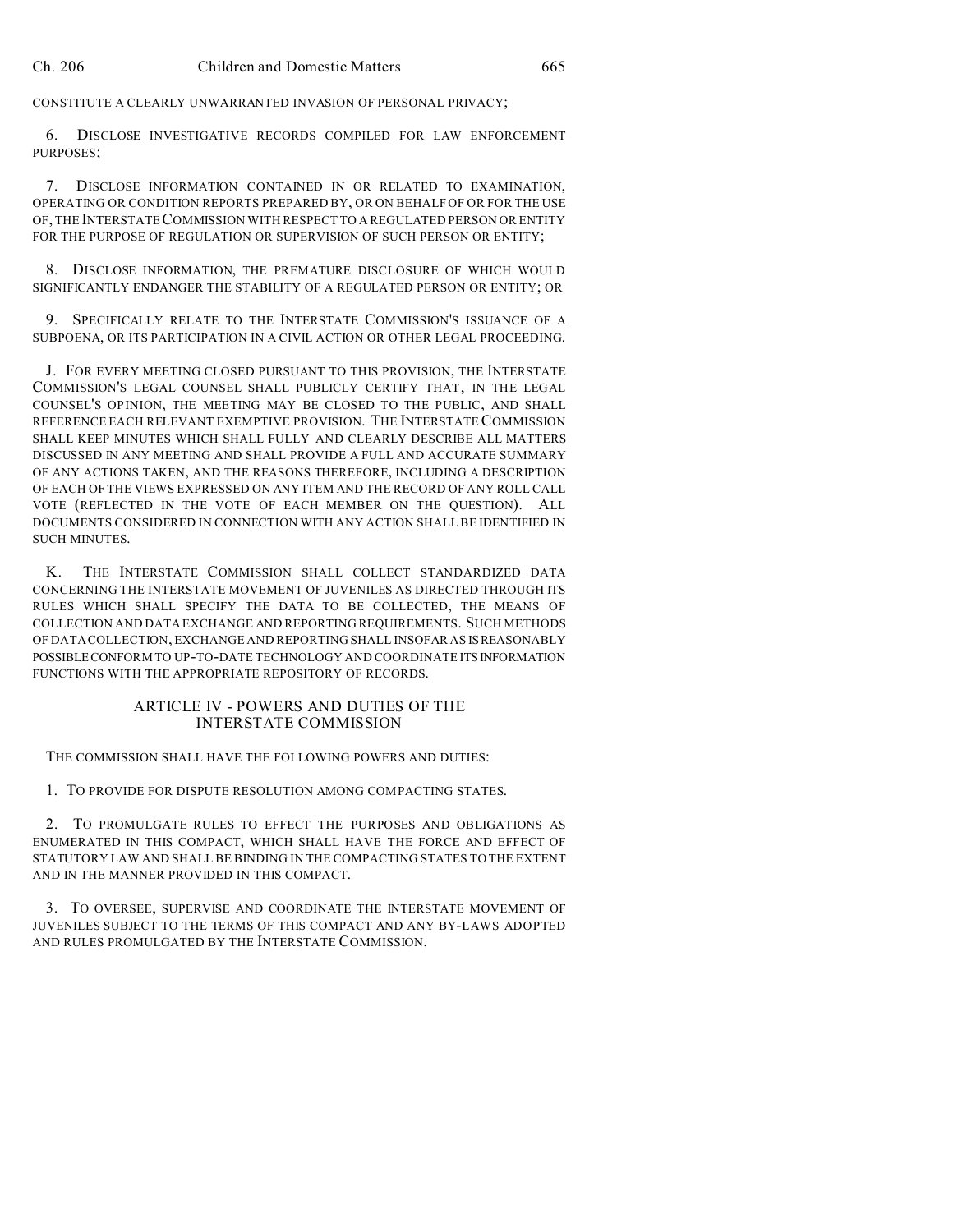4. TO ENFORCE COMPLIANCE WITH THE COMPACT PROVISIONS, THE RULES PROMULGATED BY THE INTERSTATE COMMISSION, AND THE BY-LAWS, USING ALL NECESSARY AND PROPER MEANS, INCLUDING BUT NOT LIMITED TO THE USE OF JUDICIAL PROCESS.

5. TO ESTABLISH AND MAINTAIN OFFICES WHICH SHALL BE LOCATED WITHIN ONE OR MORE OF THE COMPACTING STATES.

6. TO PURCHASE AND MAINTAIN INSURANCE AND BONDS.

7. TO BORROW, ACCEPT, HIRE OR CONTRACT FOR SERVICES OF PERSONNEL.

8. TO ESTABLISH AND APPOINT COMMITTEES AND HIRE STAFF WHICH IT DEEMS NECESSARY FOR THE CARRYING OUT OF ITS FUNCTIONS INCLUDING, BUT NOT LIMITED TO, AN EXECUTIVE COMMITTEE AS REQUIRED BY ARTICLE III WHICH SHALL HAVE THE POWER TO ACT ON BEHALF OF THE INTERSTATE COMMISSION IN CARRYING OUT ITS POWERS AND DUTIES HEREUNDER.

9. TO ELECT OR APPOINT SUCH OFFICERS, ATTORNEYS, EMPLOYEES, AGENTS, OR CONSULTANTS, AND TO FIX THEIR COMPENSATION, DEFINE THEIR DUTIES AND DETERMINE THEIR QUALIFICATIONS; AND TO ESTABLISH THE INTERSTATE COMMISSION'S PERSONNEL POLICIES AND PROGRAMS RELATING TO, INTER ALIA, CONFLICTS OF INTEREST, RATES OF COMPENSATION, AND QUALIFICATIONS OF PERSONNEL.

10. TO ACCEPT ANY AND ALL DONATIONS AND GRANTS OF MONEY, EQUIPMENT, SUPPLIES, MATERIALS, AND SERVICES, AND TO RECEIVE, UTILIZE, AND DISPOSE OF IT.

11. TO LEASE, PURCHASE, ACCEPT CONTRIBUTIONS OR DONATIONS OF, OR OTHERWISE TO OWN, HOLD, IMPROVE OR USE ANY PROPERTY, REAL, PERSONAL, OR MIXED.

12. TO SELL, CONVEY, MORTGAGE, PLEDGE, LEASE, EXCHANGE, ABANDON, OR OTHERWISE DISPOSE OF ANY PROPERTY, REAL, PERSONAL OR MIXED.

13. TO ESTABLISH A BUDGET AND MAKE EXPENDITURES AND LEVY DUES AS PROVIDED IN ARTICLE VIII OF THIS COMPACT.

14. TO SUE AND BE SUED.

15. TO ADOPT A SEAL AND BY-LAWS GOVERNING THE MANAGEMENT AND OPERATION OF THE INTERSTATE COMMISSION.

16. TO PERFORM SUCH FUNCTIONS AS MAY BE NECESSARY OR APPROPRIATE TO ACHIEVE THE PURPOSES OF THIS COMPACT.

17. TO REPORT ANNUALLY TO THE LEGISLATURES, GOVERNORS, JUDICIARY, AND STATE COUNCILS OF THE COMPACTING STATES CONCERNING THE ACTIVITIES OF THE INTERSTATECOMMISSION DURING THE PRECEDING YEAR. SUCH REPORTS SHALL ALSO INCLUDE ANY RECOMMENDATIONS THAT MAY HAVE BEEN ADOPTED BY THE INTERSTATE COMMISSION.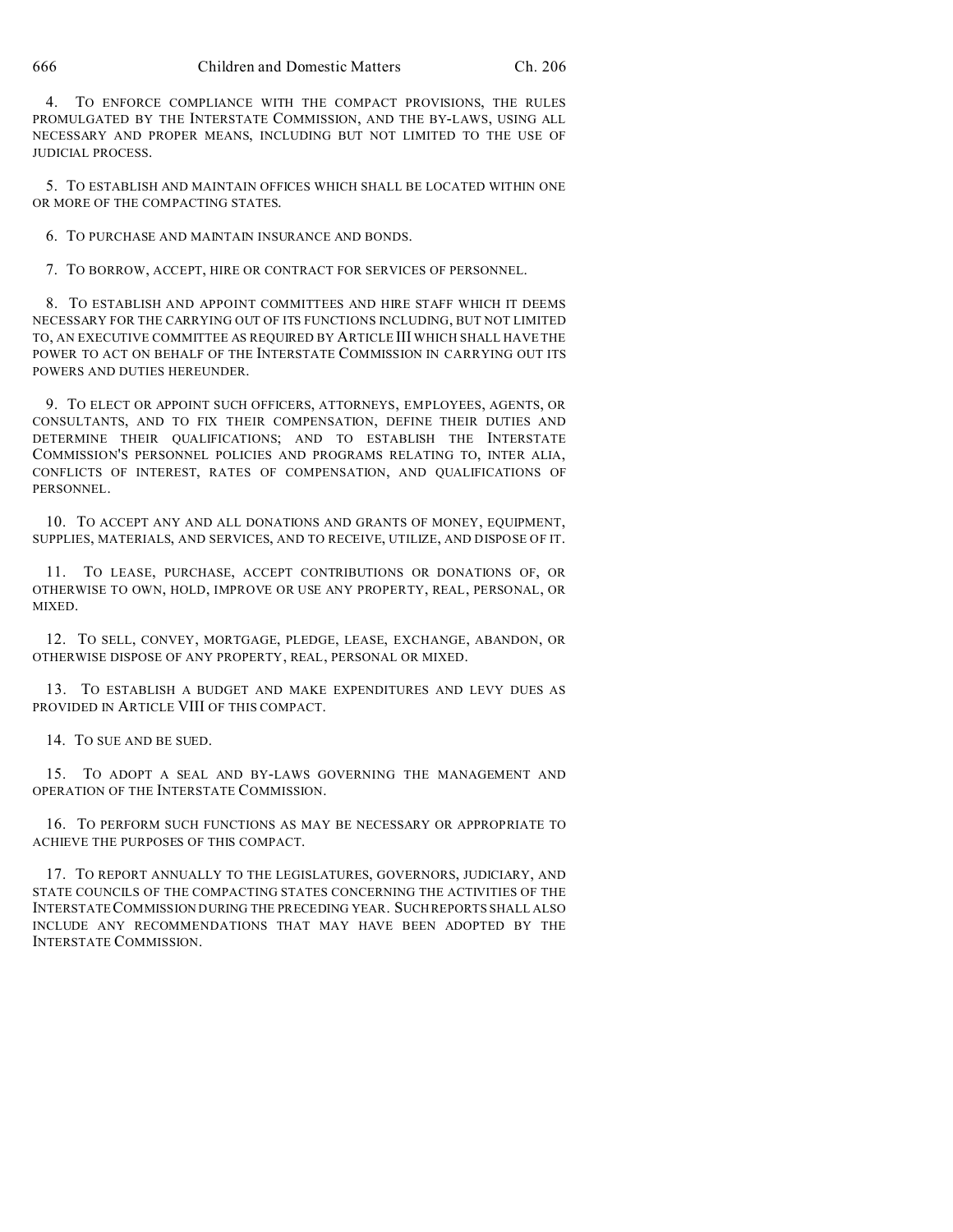18. TO COORDINATE EDUCATION, TRAINING AND PUBLIC AWARENESS REGARDING THE INTERSTATE MOVEMENT OF JUVENILES FOR OFFICIALS INVOLVED IN SUCH ACTIVITY.

19. TO ESTABLISH UNIFORM STANDARDS OF THE REPORTING, COLLECTING AND EXCHANGING OF DATA.

20. THE INTERSTATE COMMISSION SHALL MAINTAIN ITS CORPORATE BOOKS AND RECORDS IN ACCORDANCE WITH THE BY-LAWS.

#### ARTICLE V - ORGANIZATION AND OPERATION OF THE INTERSTATE COMMISSION

#### SECTION A. BY-LAWS

1. THE INTERSTATE COMMISSION SHALL, BY A MAJORITY OF THE MEMBERS PRESENT AND VOTING, WITHIN TWELVE MONTHS AFTER THE FIRST INTERSTATE COMMISSION MEETING, ADOPT BY-LAWS TO GOVERN ITS CONDUCT AS MAY BE NECESSARY OR APPROPRIATE TO CARRY OUT THE PURPOSES OF THE COMPACT, INCLUDING, BUT NOT LIMITED TO:

a. ESTABLISHING THE FISCAL YEAR OF THE INTERSTATE COMMISSION;

b. ESTABLISHING AN EXECUTIVE COMMITTEE AND SUCH OTHER COMMITTEES AS MAY BE NECESSARY;

c. PROVIDE FOR THE ESTABLISHMENT OF COMMITTEES GOVERNING ANY GENERAL OR SPECIFIC DELEGATION OF ANY AUTHORITY OR FUNCTION OF THE INTERSTATE COMMISSION;

d. PROVIDING REASONABLE PROCEDURES FOR CALLING AND CONDUCTING MEETINGS OF THE INTERSTATE COMMISSION, AND ENSURING REASONABLE NOTICE OF EACH SUCH MEETING;

e. ESTABLISHING THE TITLES AND RESPONSIBILITIES OF THE OFFICERS OF THE INTERSTATE COMMISSION;

f. PROVIDING A MECHANISM FOR CONCLUDING THE OPERATIONS OF THE INTERSTATECOMMISSION AND THE RETURN OF ANY SURPLUS FUNDS THAT MAY EXIST UPON THE TERMINATION OF THE COMPACT AFTER THE PAYMENT AND/OR RESERVING OF ALL OF ITS DEBTS AND OBLIGATIONS;

g. PROVIDING "START-UP" RULES FOR INITIAL ADMINISTRATION OF THE COMPACT; AND

h. ESTABLISHING STANDARDS AND PROCEDURES FOR COMPLIANCE AND TECHNICAL ASSISTANCE IN CARRYING OUT THE COMPACT.

SECTION B. OFFICERS AND STAFF

1. THE INTERSTATE COMMISSION SHALL, BY A MAJORITY OF THE MEMBERS, ELECT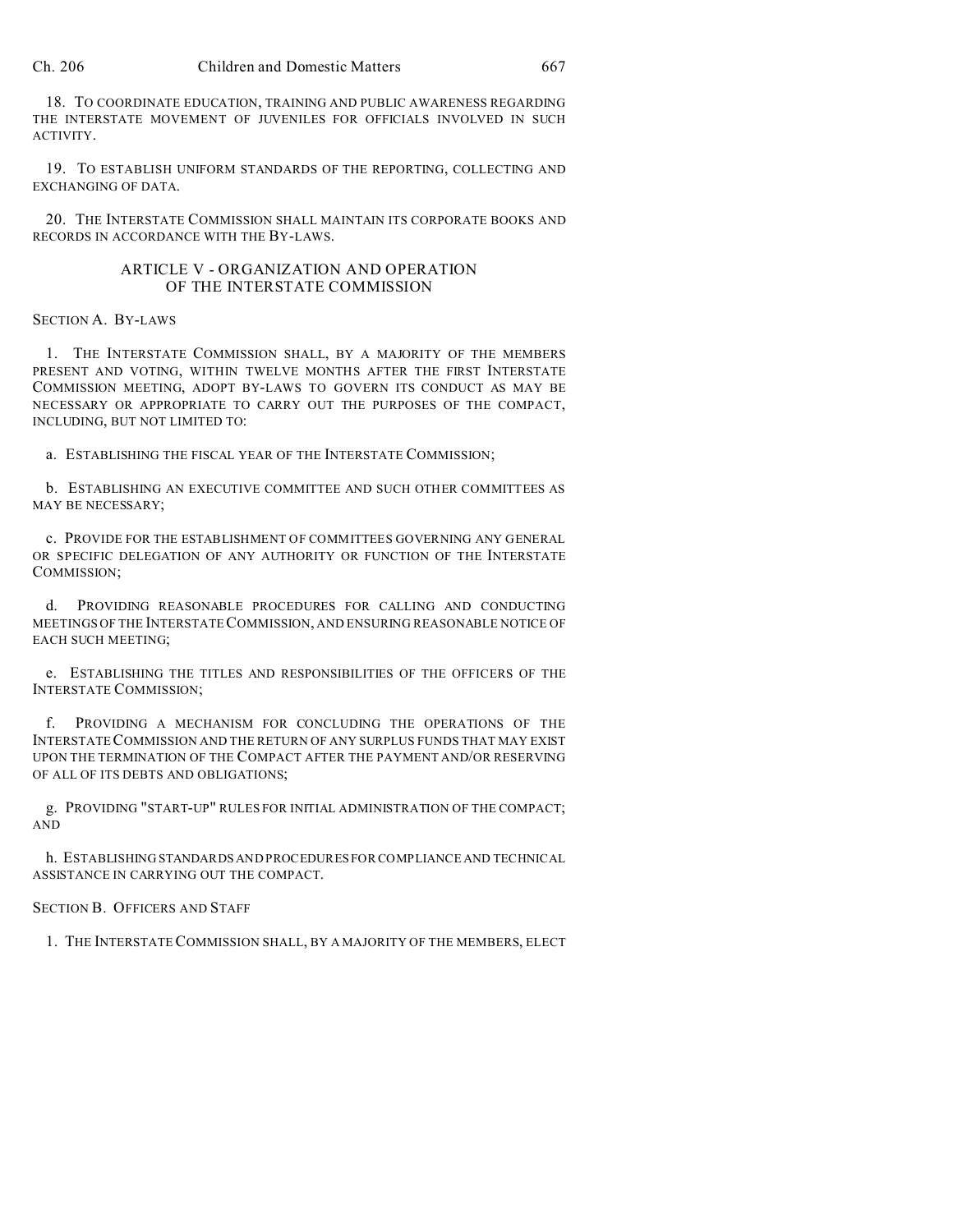ANNUALLY FROM AMONG ITS MEMBERS A CHAIRPERSON AND A VICE CHAIRPERSON, EACH OF WHOM SHALL HAVE SUCH AUTHORITY AND DUTIES AS MAY BE SPECIFIED IN THEBY-LAWS. THE CHAIRPERSON OR, IN THE CHAIRPERSON'S ABSENCE OR DISABILITY, THE VICE-CHAIRPERSON SHALL PRESIDE AT ALL MEETINGS OF THE INTERSTATE COMMISSION. THE OFFICERS SO ELECTED SHALL SERVE WITHOUT COMPENSATION OR REMUNERATION FROM THE INTERSTATE COMMISSION; PROVIDED THAT, SUBJECT TO THE AVAILABILITY OF BUDGETED FUNDS, THE OFFICERS SHALL BE REIMBURSED FOR ANY ORDINARY AND NECESSARY COSTS AND EXPENSES INCURRED BY THEM IN THE PERFORMANCE OF THEIR DUTIES AND RESPONSIBILITIES AS OFFICERS OF THE INTERSTATE COMMISSION.

2. THE INTERSTATE COMMISSION SHALL, THROUGH ITS EXECUTIVE COMMITTEE, APPOINT OR RETAIN AN EXECUTIVE DIRECTOR FOR SUCH PERIOD, UPON SUCH TERMS AND CONDITIONS AND FOR SUCH COMPENSATION AS THE INTERSTATE COMMISSION MAY DEEM APPROPRIATE. THE EXECUTIVE DIRECTOR SHALL SERVE AS SECRETARY TO THE INTERSTATE COMMISSION, BUT SHALL NOT BE A MEMBER AND SHALL HIRE AND SUPERVISE SUCH OTHER STAFF AS MAY BE AUTHORIZED BY THE INTERSTATE **COMMISSION** 

SECTION C. QUALIFIED IMMUNITY, DEFENSE AND INDEMNIFICATION

1. THE COMMISSION'S EXECUTIVE DIRECTOR AND EMPLOYEES SHALL BE IMMUNE FROM SUIT AND LIABILITY, EITHER PERSONALLY OR IN THEIR OFFICIAL CAPACITY, FOR ANY CLAIM FOR DAMAGE TO OR LOSS OF PROPERTY OR PERSONAL INJURY OR OTHER CIVIL LIABILITY CAUSED OR ARISING OUT OF OR RELATING TO ANY ACTUAL OR ALLEGED ACT, ERROR, OR OMISSION THAT OCCURRED, OR THAT SUCH PERSON HAD A REASONABLE BASIS FOR BELIEVING OCCURRED WITHIN THE SCOPE OF COMMISSION EMPLOYMENT, DUTIES, OR RESPONSIBILITIES; PROVIDED, THAT ANY SUCH PERSON SHALL NOT BE PROTECTED FROM SUIT OR LIABILITY FOR ANY DAMAGE, LOSS, INJURY, OR LIABILITY CAUSED BY THE INTENTIONAL OR WILLFUL AND WANTON MISCONDUCT OF ANY SUCH PERSON.

2. THE LIABILITY OF ANY COMMISSIONER, OR THE EMPLOYEE OR AGENT OF A COMMISSIONER, ACTING WITHIN THE SCOPE OF SUCH PERSON'S EMPLOYMENT OR DUTIES FOR ACTS, ERRORS, OR OMISSIONS OCCURRING WITHIN SUCH PERSON'S STATE MAY NOT EXCEED THE LIMITS OF LIABILITY SET FORTH UNDER THE CONSTITUTION AND LAWS OF THAT STATE FOR STATE OFFICIALS, EMPLOYEES, AND AGENTS. NOTHING IN THIS SUBSECTION SHALL BE CONSTRUED TO PROTECT ANY SUCH PERSON FROM SUIT OR LIABILITY FOR ANY DAMAGE, LOSS, INJURY, OR LIABILITY CAUSED BY THE INTENTIONAL OR WILLFUL AND WANTON MISCONDUCT OF ANY SUCH PERSON.

3. THE INTERSTATE COMMISSION SHALL DEFEND THE EXECUTIVE DIRECTOR OR THE EMPLOYEES OR REPRESENTATIVES OF THE INTERSTATE COMMISSION AND, SUBJECT TO THE APPROVAL OF THE ATTORNEY GENERAL OF THE STATE REPRESENTED BY ANY COMMISSIONER OF A COMPACTINGSTATE, SHALL DEFEND SUCH COMMISSIONER OR THE COMMISSIONER'S REPRESENTATIVES OR EMPLOYEES IN ANY CIVIL ACTION SEEKING TO IMPOSE LIABILITY ARISING OUT OF ANY ACTUAL OR ALLEGED ACT, ERROR OR OMISSION THAT OCCURRED WITHIN THE SCOPE OF INTERSTATE COMMISSION EMPLOYMENT, DUTIES OR RESPONSIBILITIES,ORTHAT THE DEFENDANT HAD A REASONABLE BASIS FOR BELIEVING OCCURRED WITHIN THE SCOPE OF INTERSTATE COMMISSION EMPLOYMENT, DUTIES, OR RESPONSIBILITIES, PROVIDED THAT THE ACTUAL OR ALLEGED ACT, ERROR,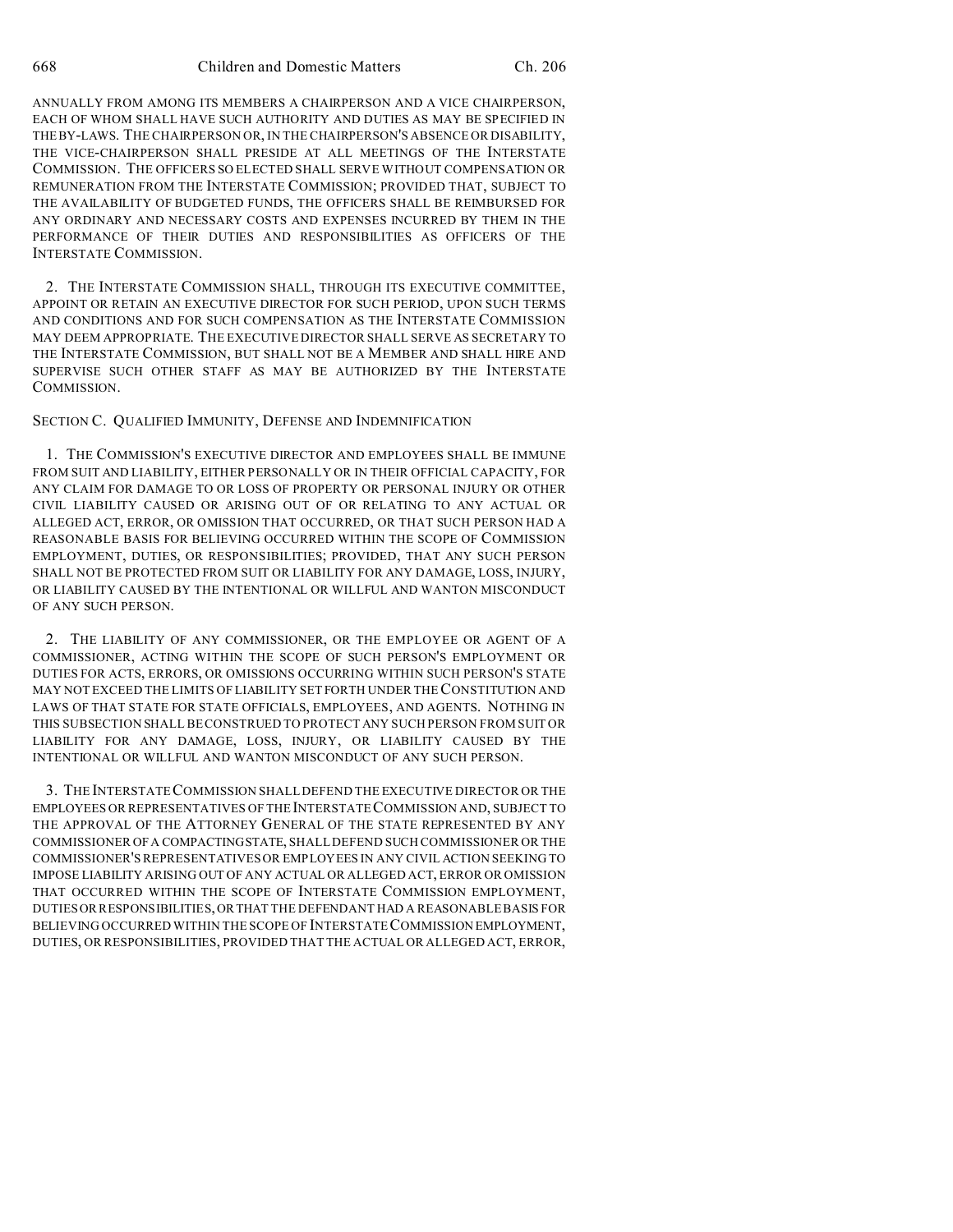OR OMISSION DID NOT RESULT FROM INTENTIONAL OR WILLFUL AND WANTON MISCONDUCT ON THE PART OF SUCH PERSON.

4. THE INTERSTATECOMMISSION SHALL INDEMNIFY AND HOLD THE COMMISSIONER OF A COMPACTING STATE, OR THE COMMISSIONER'SREPRESENTATIVES OR EMPLOYEES, OR THE INTERSTATE COMMISSION'S REPRESENTATIVES OR EMPLOYEES, HARMLESS IN THE AMOUNT OF ANY SETTLEMENT OR JUDGMENT OBTAINED AGAINST SUCH PERSONS ARISING OUT OF ANY ACTUAL OR ALLEGED ACT, ERROR, OR OMISSION THAT OCCURRED WITHIN THE SCOPE OF INTERSTATE COMMISSION EMPLOYMENT, DUTIES, OR RESPONSIBILITIES, OR THAT SUCH PERSONS HAD A REASONABLE BASIS FOR BELIEVING OCCURRED WITHIN THE SCOPE OF INTERSTATE COMMISSION EMPLOYMENT, DUTIES, OR RESPONSIBILITIES, PROVIDED THAT THE ACTUAL OR ALLEGED ACT, ERROR, OR OMISSION DID NOT RESULT FROM INTENTIONAL OR WILLFUL AND WANTON MISCONDUCT ON THE PART OF SUCH PERSONS.

#### ARTICLE VI - RULEMAKING FUNCTIONS OF THE INTERSTATE COMMISSION

A. THE INTERSTATE COMMISSION SHALL PROMULGATE AND PUBLISH RULES IN ORDER TO EFFECTIVELY AND EFFICIENTLY ACHIEVE THE PURPOSES OF THE COMPACT.

B. RULEMAKING SHALL OCCUR PURSUANT TO THE CRITERIA SET FORTH IN THIS ARTICLE AND THE BY-LAWS AND RULES ADOPTED PURSUANT THERETO. SUCH RULEMAKING SHALL SUBSTANTIALLY CONFORM TO THE PRINCIPLES OF THE "MODEL STATE ADMINISTRATIVE PROCEDURES ACT," 1981 ACT, UNIFORM LAWS ANNOTATED, VOL. 15, P.1 (2000), OR SUCH OTHER ADMINISTRATIVE PROCEDURES ACT, AS THE INTERSTATE COMMISSION DEEMS APPROPRIATE CONSISTENT WITH DUE PROCESS REQUIREMENTS UNDER THE U.S. CONSTITUTION AS NOW OR HEREAFTER INTERPRETED BY THE U.S. SUPREME COURT. ALL RULES AND AMENDMENTS SHALL BECOME BINDING AS OF THE DATE SPECIFIED, AS PUBLISHED WITH THE FINAL VERSION OF THE RULE AS APPROVED BY THE COMMISSION.

C. WHEN PROMULGATING A RULE, THE INTERSTATE COMMISSION SHALL, AT A MINIMUM:

1. PUBLISH THE PROPOSED RULE'S ENTIRE TEXT STATING THE REASON(S) FOR THAT PROPOSED RULE;

2. ALLOW AND INVITE ANY AND ALL PERSONS TO SUBMIT WRITTEN DATA, FACTS, OPINIONS AND ARGUMENTS, WHICH INFORMATION SHALL BE ADDED TO THE RECORD, AND BE MADE PUBLICLY AVAILABLE;

3. PROVIDE AN OPPORTUNITY FOR AN INFORMAL HEARING IF PETITIONED BY TEN (10) OR MORE PERSONS; AND

4. PROMULGATE A FINAL RULE AND ITS EFFECTIVE DATE, IF APPROPRIATE, BASED ON INPUT FROM STATE OR LOCAL OFFICIALS, OR INTERESTED PARTIES.

D. ALLOW, NOT LATER THAN SIXTY DAYS AFTER A RULE IS PROMULGATED, ANY INTERESTED PERSON TO FILE A PETITION IN THE UNITED STATES DISTRICTCOURT FOR THE DISTRICT OF COLUMBIA OR IN THE FEDERAL DISTRICT COURT WHERE THE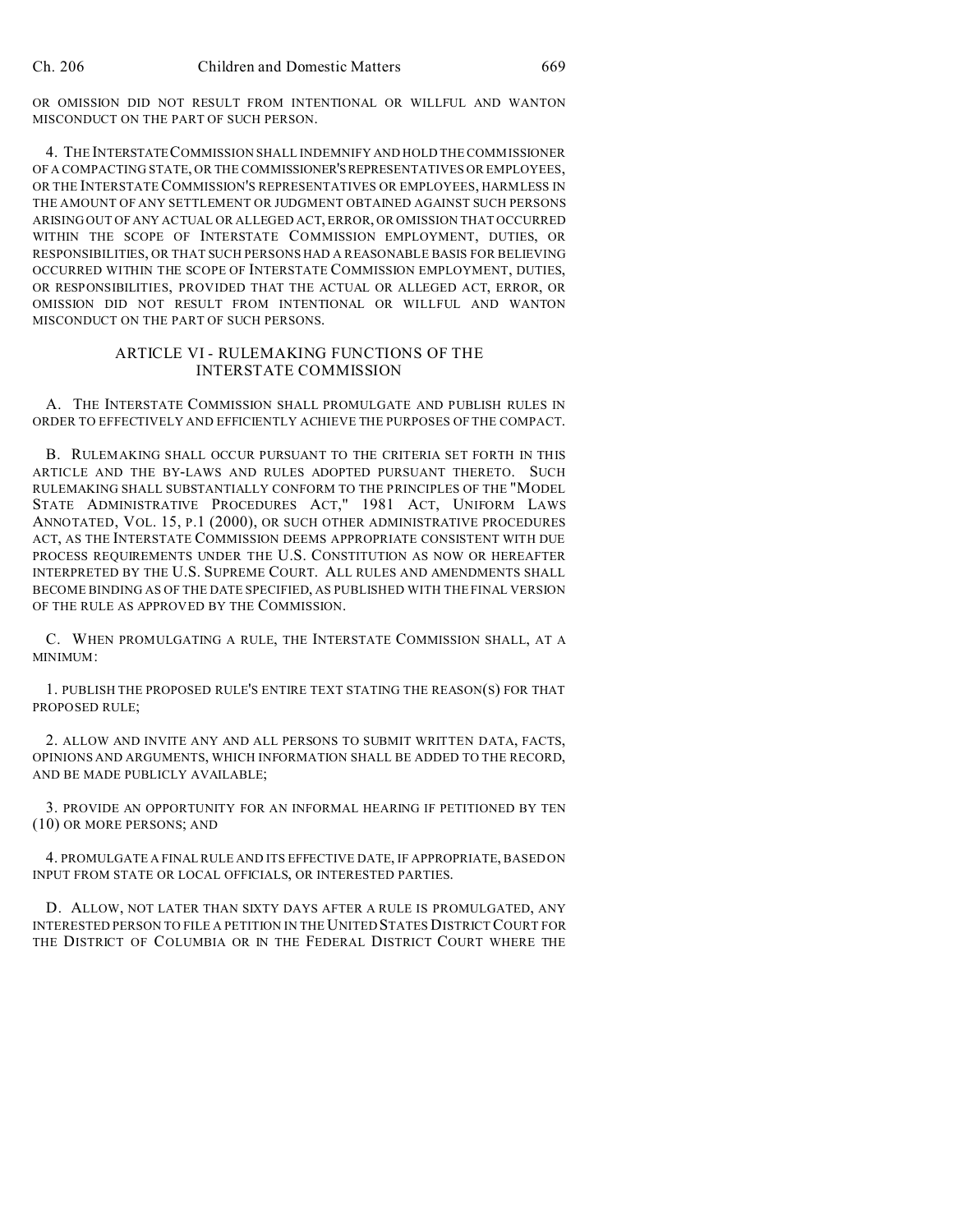INTERSTATE COMMISSION'S PRINCIPAL OFFICE IS LOCATED FOR JUDICIAL REVIEW OF SUCH RULE. IF THE COURT FINDS THAT THE INTERSTATECOMMISSION'S ACTION IS NOT SUPPORTED BY SUBSTANTIAL EVIDENCE IN THE RULEMAKING RECORD, THE COURT SHALL HOLD THE RULE UNLAWFUL AND SET IT ASIDE. FOR PURPOSES OF THIS SUBSECTION, EVIDENCE IS SUBSTANTIAL IF IT WOULD BE CONSIDERED SUBSTANTIAL EVIDENCE UNDER THE MODEL STATE ADMINISTRATIVE PROCEDURES ACT.

E. IF A MAJORITY OF THE LEGISLATURES OF THE COMPACTING STATES REJECTS A RULE, THOSE STATES MAY, BY ENACTMENT OF A STATUTE OR RESOLUTION IN THE SAME MANNER USED TO ADOPT THE COMPACT, CAUSE THAT SUCH RULE SHALL HAVE NO FURTHER FORCE AND EFFECT IN ANY COMPACTING STATE.

F. THE EXISTING RULES GOVERNING THE OPERATION OF THE INTERSTATE COMPACT ON JUVENILES SUPERCEDED BY THIS ACT SHALL BE NULL AND VOID TWELVE (12) MONTHS AFTER THE FIRST MEETING OF THE INTERSTATE COMMISSION CREATED HEREUNDER.

G. UPON DETERMINATION BY THE INTERSTATE COMMISSION THAT A STATE-OF-EMERGENCY EXISTS, IT MAY PROMULGATE AN EMERGENCY RULE WHICH SHALL BECOME EFFECTIVE IMMEDIATELY UPON ADOPTION, PROVIDED THAT THE USUAL RULEMAKING PROCEDURES PROVIDED HEREUNDER SHALL BE RETROACTIVELY APPLIED TO SAID RULE AS SOON AS REASONABLY POSSIBLE, BUT NO LATER THAN NINETY (90) DAYS AFTER THE EFFECTIVE DATE OF THE EMERGENCY RULE.

### ARTICLE VII - OVERSIGHT, ENFORCEMENT AND DISPUTE RESOLUTION BY THE INTERSTATE COMMISSION

### SECTION A. OVERSIGHT

1. THE INTERSTATE COMMISSION SHALL OVERSEE THE ADMINISTRATION AND OPERATIONS OF THE INTERSTATEMOVEMENT OF JUVENILES SUBJECT TO THIS COMPACT IN THE COMPACTING STATES AND SHALL MONITOR SUCH ACTIVITIES BEING ADMINISTERED IN NON-COMPACTING STATES WHICH MAY SIGNIFICANTLY AFFECT COMPACTING STATES.

2. THE COURTS AND EXECUTIVE AGENCIES IN EACH COMPACTING STATE SHALL ENFORCE THIS COMPACT AND SHALL TAKE ALL ACTIONS NECESSARY AND APPROPRIATE TO EFFECTUATE THE COMPACT'S PURPOSES AND INTENT. THE PROVISIONS OF THIS COMPACT AND THE RULES PROMULGATED HEREUNDER SHALL BE RECEIVED BY ALL THE JUDGES, PUBLIC OFFICERS, COMMISSIONS, AND DEPARTMENTS OF THE STATE GOVERNMENT AS EVIDENCE OF THE AUTHORIZED STATUTE AND ADMINISTRATIVE RULES. ALL COURTS SHALL TAKEJUDICIAL NOTICE OF THE COMPACT AND THE RULES. IN ANY JUDICIAL OR ADMINISTRATIVE PROCEEDING IN A COMPACTING STATE PERTAINING TO THE SUBJECT MATTER OF THIS COMPACT WHICH MAY AFFECT THE POWERS, RESPONSIBILITIES OR ACTIONS OF THE INTERSTATE COMMISSION, IT SHALL BE ENTITLED TO RECEIVE ALL SERVICE OF PROCESS IN ANY SUCH PROCEEDING, AND SHALL HAVE STANDING TO INTERVENE IN THE PROCEEDING FOR ALL PURPOSES.

#### SECTION B. DISPUTE RESOLUTION

1. THE COMPACTING STATES SHALL REPORT TO THE INTERSTATE COMMISSION ON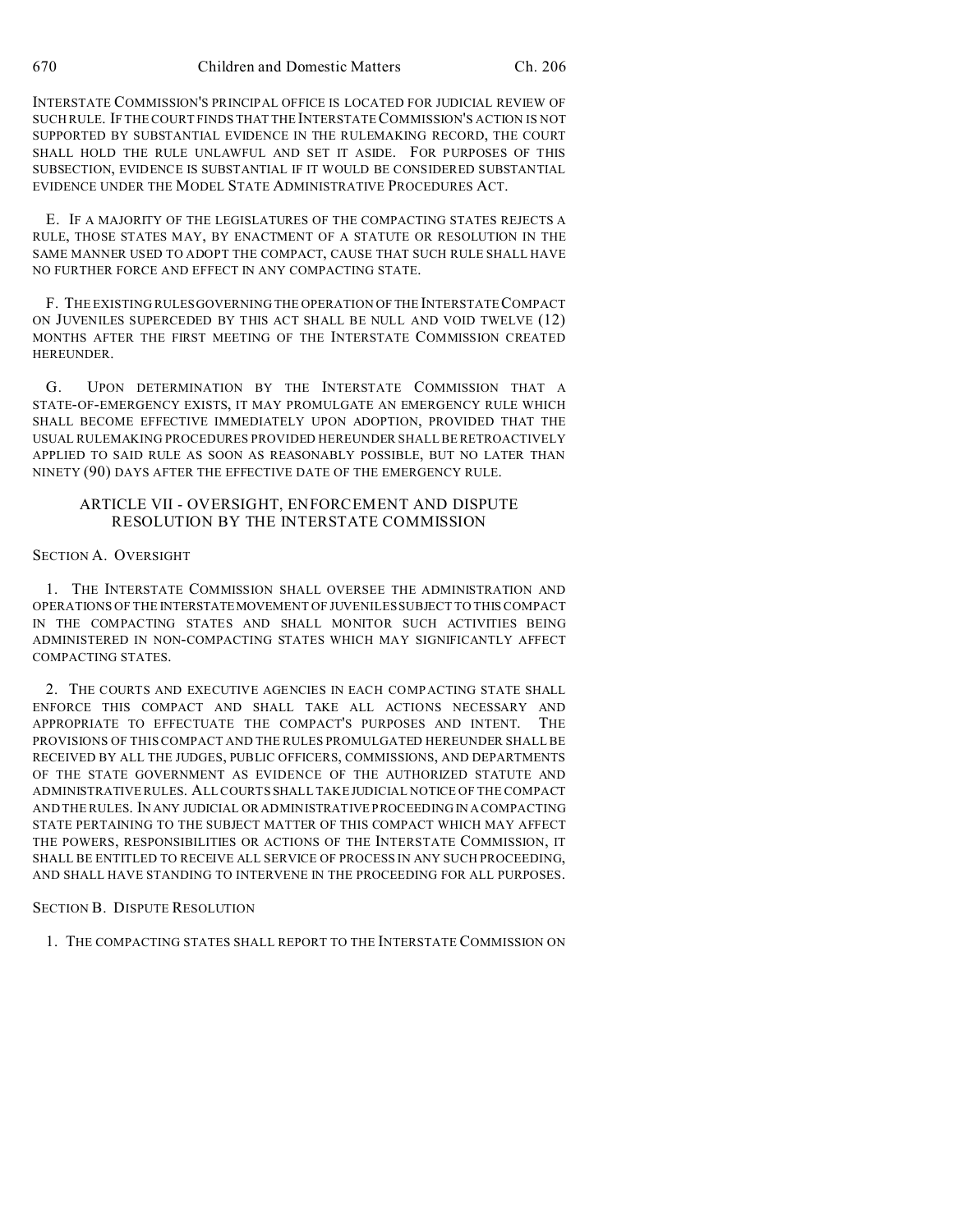ALL ISSUES AND ACTIVITIES NECESSARY FOR THE ADMINISTRATION OF THE COMPACT AS WELL AS ISSUES AND ACTIVITIES PERTAINING TO COMPLIANCE WITH THE PROVISIONS OF THE COMPACT AND ITS BY-LAWS AND RULES.

2. THE INTERSTATE COMMISSION SHALL ATTEMPT, UPON THE REQUEST OF A COMPACTING STATE, TO RESOLVE ANY DISPUTES OR OTHER ISSUES WHICH ARE SUBJECT TO THE COMPACT AND WHICH MAY ARISE AMONG COMPACTING STATES AND BETWEEN COMPACTING AND NON-COMPACTING STATES. THE COMMISSION SHALL PROMULGATE A RULE PROVIDING FOR BOTH MEDIATION AND BINDING DISPUTE RESOLUTION FOR DISPUTES AMONG THE COMPACTING STATES.

3. THE INTERSTATE COMMISSION, IN THE REASONABLE EXERCISE OF ITS DISCRETION, SHALL ENFORCE THE PROVISIONS AND RULES OF THIS COMPACT USING ANY OR ALL MEANS SET FORTH IN ARTICLE XI OF THIS COMPACT. ARTICLE VIII - FINANCE

A. THE INTERSTATE COMMISSION SHALL PAY OR PROVIDE FOR THE PAYMENT OF THE REASONABLE EXPENSES OF ITS ESTABLISHMENT, ORGANIZATION AND ONGOING ACTIVITIES.

B. THE INTERSTATE COMMISSION SHALL LEVY ON AND COLLECT AN ANNUAL ASSESSMENT FROM EACH COMPACTING STATE TO COVER THE COST OF THE INTERNAL OPERATIONS AND ACTIVITIES OF THE INTERSTATE COMMISSION AND ITS STAFF WHICH MUST BE IN A TOTAL AMOUNT SUFFICIENT TO COVER THE INTERSTATE COMMISSION'S ANNUAL BUDGET AS APPROVED EACH YEAR. THE AGGREGATE ANNUAL ASSESSMENT AMOUNT SHALL BE ALLOCATED BASED UPON A FORMULA TO BE DETERMINED BY THE INTERSTATE COMMISSION, TAKING INTO CONSIDERATION THE POPULATION OF EACH COMPACTING STATE AND THE VOLUME OF INTERSTATE MOVEMENT OF JUVENILES IN EACH COMPACTING STATE AND SHALL PROMULGATE A RULE BINDING UPON ALL COMPACTING STATES WHICH GOVERNS SAID ASSESSMENT.

C. THE INTERSTATE COMMISSION SHALL NOT INCUR ANY OBLIGATIONS OF ANY KIND PRIOR TO SECURING THE FUNDS ADEQUATE TO MEET THE SAME; NOR SHALL THE INTERSTATECOMMISSION PLEDGE THE CREDIT OF ANY OF THE COMPACTING STATES, EXCEPT BY AND WITH THE AUTHORITY OF THE COMPACTING STATE.

D. THE INTERSTATE COMMISSION SHALL KEEP ACCURATE ACCOUNTS OF ALL RECEIPTS AND DISBURSEMENTS. THE RECEIPTS AND DISBURSEMENTS OF THE INTERSTATE COMMISSION SHALL BE SUBJECT TO THE AUDIT AND ACCOUNTING PROCEDURES ESTABLISHED UNDER ITS BY-LAWS. HOWEVER, ALL RECEIPTS AND DISBURSEMENTS OF FUNDS HANDLED BY THE INTERSTATE COMMISSION SHALL BE AUDITED YEARLY BY A CERTIFIED OR LICENSED PUBLIC ACCOUNTANT AND THE REPORT OF THE AUDIT SHALL BE INCLUDED IN AND BECOME PART OF THE ANNUAL REPORT OF THE INTERSTATE COMMISSION.

#### ARTICLE IX - THE STATE COUNCIL

EACH MEMBER STATE SHALL CREATE A STATE COUNCIL FORINTERSTATE JUVENILE SUPERVISION. WHILE EACH STATE MAY DETERMINE THE MEMBERSHIP OF ITS OWN STATE COUNCIL, ITS MEMBERSHIP MUST INCLUDE AT LEAST ONE REPRESENTATIVE FROM THE LEGISLATIVE, JUDICIAL, AND EXECUTIVE BRANCHES OF GOVERNMENT,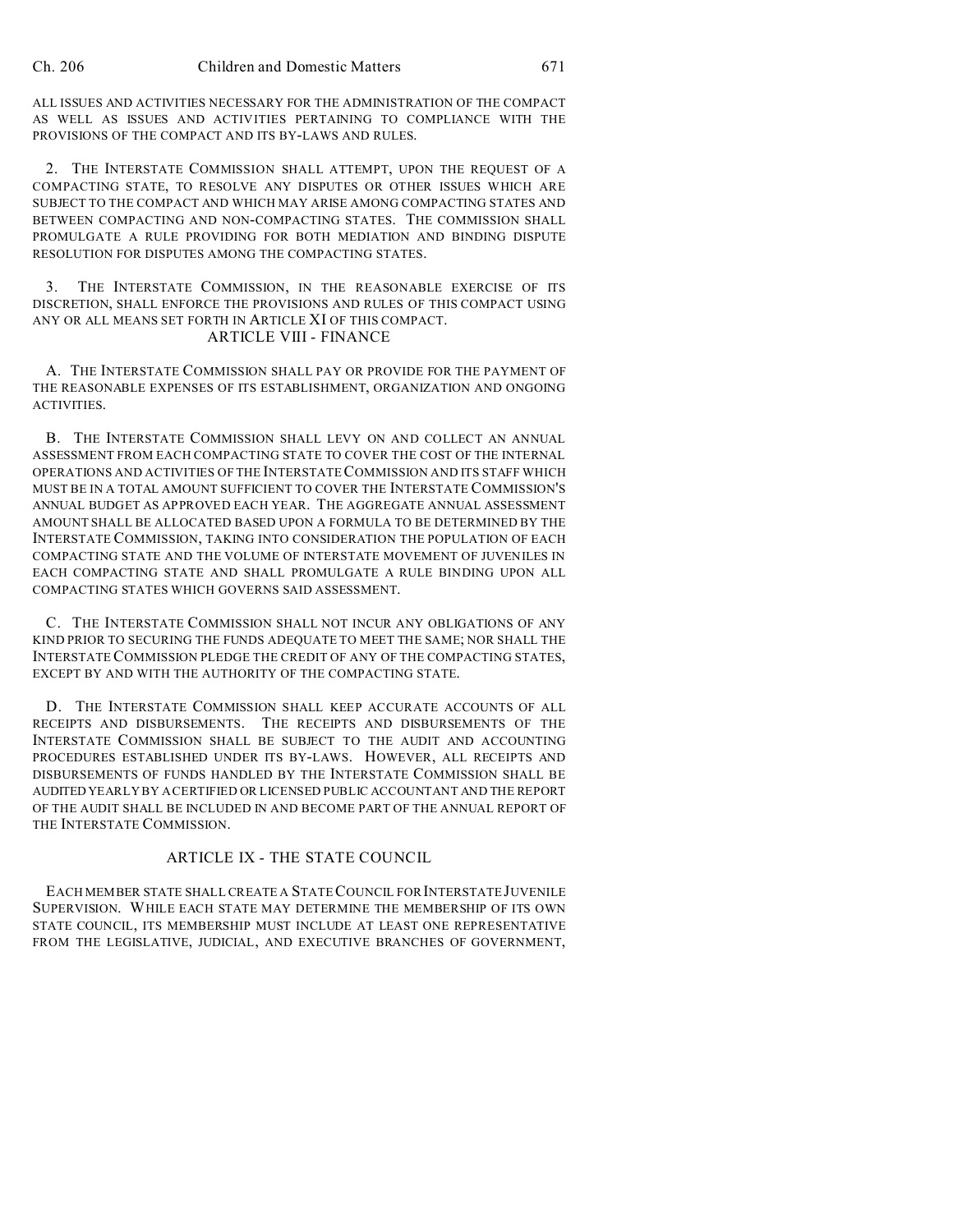VICTIMS GROUPS, AND THE COMPACT ADMINISTRATOR, DEPUTY COMPACT ADMINISTRATOR OR DESIGNEE. EACH COMPACTING STATE RETAINS THE RIGHT TO DETERMINE THE QUALIFICATIONS OF THE COMPACT ADMINISTRATOR OR DEPUTY COMPACT ADMINISTRATOR. EACH STATE COUNCIL WILL ADVISE AND MAY EXERCISE OVERSIGHT AND ADVOCACY CONCERNING THAT STATE'S PARTICIPATION IN INTERSTATECOMMISSION ACTIVITIES AND OTHER DUTIES AS MAY BE DETERMINED BY THAT STATE, INCLUDING BUT NOT LIMITED TO, DEVELOPMENTOFPOLICY CONCERNING OPERATIONS AND PROCEDURES OF THE COMPACT WITHIN THAT STATE.

#### ARTICLE X - COMPACTING STATES, EFFECTIVE DATE AND AMENDMENT

A. ANY STATE, THE DISTRICT OF COLUMBIA (OR ITS DESIGNEE), THE COMMONWEALTH OF PUERTO RICO, THE U.S. VIRGIN ISLANDS, GUAM, AMERICAN SAMOA, AND THE NORTHERN MARIANAS ISLANDS AS DEFINED IN ARTICLE II OF THIS COMPACT IS ELIGIBLE TO BECOME A COMPACTING STATE.

B. THE COMPACT SHALL BECOME EFFECTIVE AND BINDING UPON LEGISLATIVE ENACTMENT OF THE COMPACT INTO LAW BY NO LESS THAN 35 OF THE STATES. THE INITIAL EFFECTIVE DATE SHALL BE THE LATER OF JULY 1, 2004 OR UPON ENACTMENT INTO LAW BY THE 35TH JURISDICTION. THEREAFTER IT SHALL BECOME EFFECTIVE AND BINDING AS TO ANY OTHER COMPACTING STATE UPON ENACTMENT OF THE COMPACT INTO LAW BY THAT STATE. THE GOVERNORS OF NON-MEMBER STATES OR THEIR DESIGNEES SHALL BE INVITED TO PARTICIPATE IN THE ACTIVITIES OF THE INTERSTATE COMMISSION ON A NONVOTING BASIS PRIOR TO ADOPTION OF THE COMPACT BY ALL STATES AND TERRITORIES OF THE UNITED STATES.

C. THE INTERSTATE COMMISSION MAY PROPOSE AMENDMENTS TO THE COMPACT FOR ENACTMENT BY THE COMPACTING STATES. NO AMENDMENT SHALL BECOME EFFECTIVE AND BINDING UPON THE INTERSTATECOMMISSION AND THE COMPACTING STATES UNLESS AND UNTIL IT IS ENACTED INTO LAW BY UNANIMOUS CONSENT OF THE COMPACTING STATES.

#### ARTICLE XI - WITHDRAWAL, DEFAULT, TERMINATION AND JUDICIAL ENFORCEMENT

#### SECTION A. WITHDRAWAL

1. ONCE EFFECTIVE, THE COMPACT SHALL CONTINUE IN FORCE AND REMAIN BINDING UPON EACH AND EVERY COMPACTING STATE;PROVIDED THAT A COMPACTING STATE MAY WITHDRAW FROM THE COMPACT BY SPECIFICALLY REPEALING THE STATUTE WHICH ENACTED THE COMPACT INTO LAW.

2. THE EFFECTIVE DATE OF WITHDRAWAL IS THE EFFECTIVE DATE OF THE REPEAL.

3. THE WITHDRAWING STATE SHALL IMMEDIATELY NOTIFY THE CHAIRPERSON OF THE INTERSTATE COMMISSION IN WRITING UPON THE INTRODUCTION OF LEGISLATION REPEALING THIS COMPACT IN THE WITHDRAWING STATE. THE INTERSTATE COMMISSION SHALL NOTIFY THE OTHER COMPACTING STATES OF THE WITHDRAWING STATE'S INTENT TO WITHDRAW WITHIN SIXTY DAYS OF ITS RECEIPT THEREOF.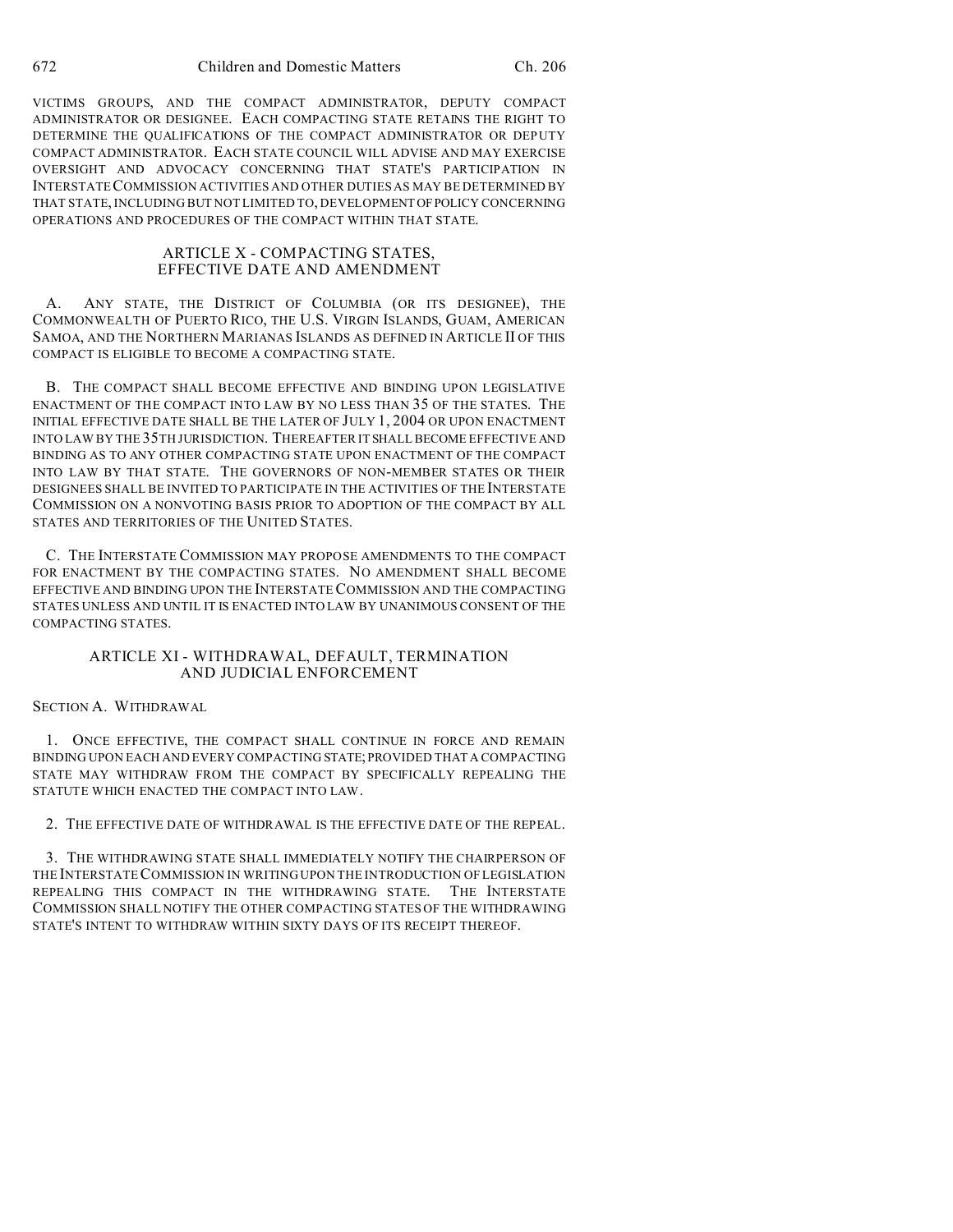4. THE WITHDRAWING STATE IS RESPONSIBLE FOR ALL ASSESSMENTS, OBLIGATIONS AND LIABILITIES INCURRED THROUGH THE EFFECTIVE DATE OF WITHDRAWAL, INCLUDING ANY OBLIGATIONS, THE PERFORMANCE OF WHICH EXTEND BEYOND THE EFFECTIVE DATE OF WITHDRAWAL.

5. REINSTATEMENT FOLLOWING WITHDRAWAL OF ANY COMPACTING STATE SHALL OCCUR UPON THE WITHDRAWING STATE REENACTING THE COMPACT OR UPON SUCH LATER DATE AS DETERMINED BY THE INTERSTATE COMMISSION.

SECTION B. TECHNICAL ASSISTANCE, FINES, SUSPENSION, TERMINATION AND DEFAULT

1. IF THE INTERSTATE COMMISSION DETERMINES THAT ANY COMPACTING STATE HAS AT ANY TIME DEFAULTED IN THE PERFORMANCE OF ANY OF ITS OBLIGATIONS OR RESPONSIBILITIES UNDER THIS COMPACT, OR THE BY-LAWS OR DULY PROMULGATED RULES, THE INTERSTATE COMMISSION MAY IMPOSE ANY OR ALL OF THE FOLLOWING PENALTIES:

a. REMEDIAL TRAINING AND TECHNICAL ASSISTANCE AS DIRECTED BY THE INTERSTATE COMMISSION;

b. ALTERNATIVE DISPUTE RESOLUTION;

c. FINES, FEES, AND COSTS IN SUCH AMOUNTS AS ARE DEEMED TO BE REASONABLE AS FIXED BY THE INTERSTATE COMMISSION; AND

d. SUSPENSION OR TERMINATION OF MEMBERSHIP IN THE COMPACT, WHICH SHALL BE IMPOSED ONLY AFTER ALL OTHER REASONABLE MEANS OF SECURING COMPLIANCE UNDER THE BY-LAWS AND RULES HAVE BEEN EXHAUSTED AND THE INTERSTATE COMMISSION HAS THEREFORE DETERMINED THAT THE OFFENDING STATE IS IN DEFAULT. IMMEDIATE NOTICE OF SUSPENSION SHALL BE GIVEN BY THE INTERSTATE COMMISSION TO THE GOVERNOR, THE CHIEF JUSTICEORTHECHIEF JUDICIAL OFFICER OF THE STATE, THE MAJORITY AND MINORITY LEADERS OF THE DEFAULTING STATE'S LEGISLATURE, AND THE STATE COUNCIL. THE GROUNDS FOR DEFAULT INCLUDE, BUT ARE NOT LIMITED TO, FAILURE OF A COMPACTING STATE TO PERFORM SUCH OBLIGATIONS OR RESPONSIBILITIES IMPOSED UPON IT BY THIS COMPACT, THE BY-LAWS, OR DULY PROMULGATED RULES AND ANY OTHER GROUNDS DESIGNATED IN COMMISSION BY-LAWS AND RULES. THE INTERSTATE COMMISSION SHALL IMMEDIATELY NOTIFY THE DEFAULTING STATE IN WRITING OF THE PENALTY IMPOSED BY THE INTERSTATE COMMISSION AND OF THE DEFAULT PENDING A CURE OF THE DEFAULT. THE COMMISSION SHALL STIPULATE THE CONDITIONS AND THE TIME PERIOD WITHIN WHICH THE DEFAULTING STATE MUST CURE ITS DEFAULT. IF THE DEFAULTING STATE FAILS TO CURE THE DEFAULT WITHIN THE TIME PERIOD SPECIFIED BY THE COMMISSION, THE DEFAULTING STATE SHALL BE TERMINATED FROM THE COMPACT UPON AN AFFIRMATIVE VOTE OF A MAJORITY OF THE COMPACTING STATES AND ALL RIGHTS, PRIVILEGES AND BENEFITS CONFERRED BY THIS COMPACT SHALL BE TERMINATED FROM THE EFFECTIVE DATE OF TERMINATION.

2. WITHIN SIXTY DAYS OF THE EFFECTIVE DATE OF TERMINATION OF A DEFAULTING STATE, THE COMMISSION SHALL NOTIFY THE GOVERNOR, THE CHIEF JUSTICE OR CHIEF JUDICIAL OFFICER, THE MAJORITY AND MINORITY LEADERS OF THE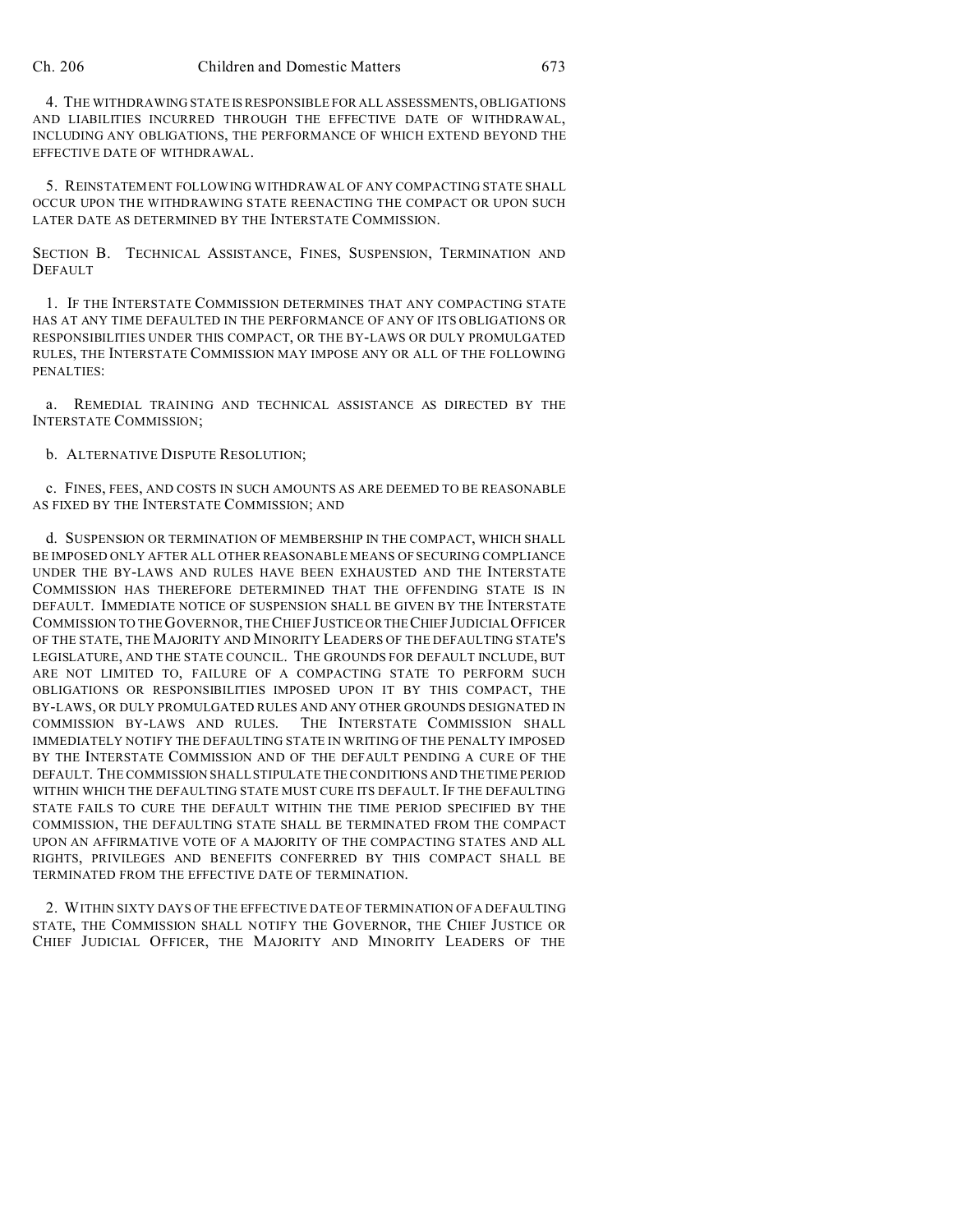DEFAULTING STATE'S LEGISLATURE, AND THE STATE COUNCIL OF SUCH TERMINATION.

3. THE DEFAULTING STATE IS RESPONSIBLE FOR ALL ASSESSMENTS, OBLIGATIONS AND LIABILITIES INCURRED THROUGH THE EFFECTIVE DATE OF TERMINATION INCLUDING ANY OBLIGATIONS, THE PERFORMANCE OF WHICH EXTENDS BEYOND THE EFFECTIVE DATE OF TERMINATION.

4. THE INTERSTATE COMMISSION SHALL NOT BEAR ANY COSTS RELATING TO THE DEFAULTING STATE UNLESS OTHERWISE MUTUALLY AGREED UPON IN WRITING BETWEEN THE INTERSTATE COMMISSION AND THE DEFAULTING STATE.

5. REINSTATEMENT FOLLOWING TERMINATION OF ANY COMPACTING STATE REQUIRES BOTH A REENACTMENT OF THE COMPACT BY THE DEFAULTING STATE AND THE APPROVAL OF THE INTERSTATE COMMISSION PURSUANT TO THE RULES.

## SECTION C. JUDICIAL ENFORCEMENT

THE INTERSTATE COMMISSION MAY, BY MAJORITY VOTE OF THE MEMBERS, INITIATE LEGAL ACTION IN THE UNITED STATES DISTRICT COURT FOR THE DISTRICT OF COLUMBIA OR, AT THE DISCRETION OFTHE INTERSTATE COMMISSION, IN THE FEDERAL DISTRICT WHERE THE INTERSTATE COMMISSION HAS ITS OFFICES, TO ENFORCE COMPLIANCEWITH THE PROVISIONS OF THE COMPACT, ITS DULY PROMULGATED RULES AND BY-LAWS, AGAINST ANY COMPACTING STATE IN DEFAULT. IN THE EVENT JUDICIAL ENFORCEMENT IS NECESSARY THE PREVAILING PARTY SHALL BE AWARDED ALL COSTS OF SUCH LITIGATION INCLUDING REASONABLE ATTORNEYS FEES.

# SECTION D. DISSOLUTION OF COMPACT

1. THE COMPACT DISSOLVES EFFECTIVE UPON THE DATE OF THE WITHDRAWAL OR DEFAULT OF THE COMPACTING STATE, WHICH REDUCES MEMBERSHIP IN THE COMPACT TO ONE COMPACTING STATE.

2. UPON THE DISSOLUTION OF THIS COMPACT, THE COMPACT BECOMES NULL AND VOID AND SHALL BE OF NO FURTHER FORCE OR EFFECT, AND THE BUSINESS AND AFFAIRS OF THE INTERSTATECOMMISSION SHALL BE CONCLUDED AND ANY SURPLUS FUNDS SHALL BE DISTRIBUTED IN ACCORDANCE WITH THE BY-LAWS.

# ARTICLE XII - SEVERABILITY AND CONSTRUCTION

A. THE PROVISIONS OF THIS COMPACT SHALL BE SEVERABLE, AND IF ANY PHRASE, CLAUSE, SENTENCE OR PROVISION IS DEEMED UNENFORCEABLE, THE REMAINING PROVISIONS OF THE COMPACT SHALL BE ENFORCEABLE.

B. THE PROVISIONS OF THIS COMPACT SHALL BE LIBERALLY CONSTRUED TO EFFECTUATE ITS PURPOSES.

### ARTICLE XIII - BINDING EFFECT OF COMPACT AND OTHER LAWS

SECTION A. OTHER LAWS